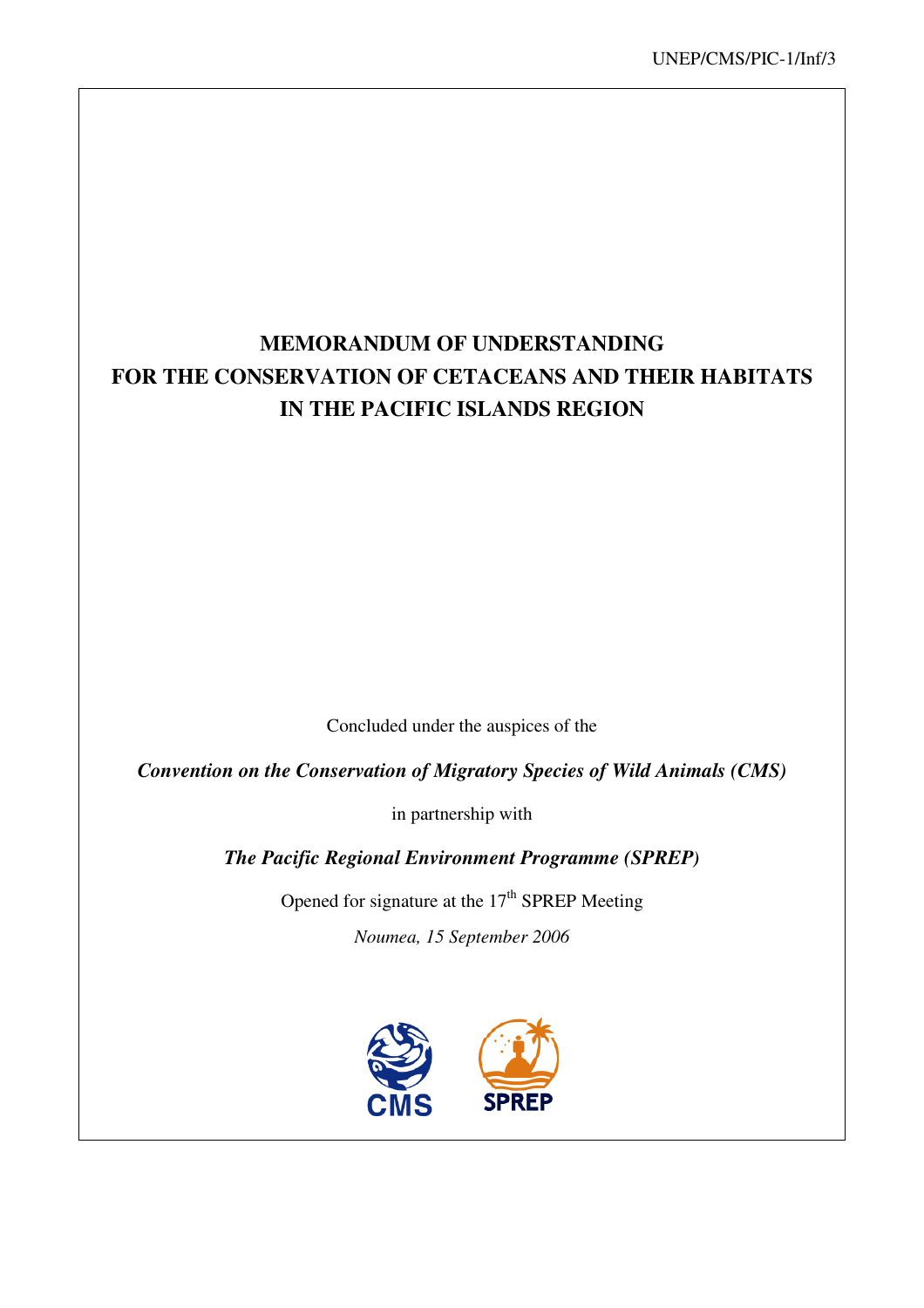#### **MEMORANDUM OF UNDERSTANDING FOR THE CONSERVATION OF CETACEANS AND THEIR HABITATS IN THE PACIFIC ISLANDS REGION**

Among the States and Territories of the Pacific Islands Region

The undersigned,

*Aware* of international responsibilities to conserve cetacean populations of the Pacific Islands Region, in particular, pursuant to the Convention on Biological Diversity (CBD) for which the Convention on the Conservation of Migratory Species of Wild Animals (CMS) is the CBD lead partner in the global conservation of migratory species over their entire range;

*Recognising* the importance of cetacean conservation at the global level as reflected, *inter alia,* in the United Nations Convention on the Law of the Sea, the International Convention for the Regulation of Whaling, and the Convention on International Trade in Endangered Species;

*Further recognising* instruments, policies and strategies important to the Pacific Islands Region, in particular, the Convention for the Protection of the Natural Resources and Environment of the South Pacific Region and related Protocols, the Mauritius Strategy for the Further Implementation of the Programme of Action for the Sustainable Development of Small Island Developing States, the CBD Island Biodiversity Programme of Work, the Pacific Islands Regional Ocean Policy, and the Action Strategy for Nature Conservation in the Pacific Islands Region;

*Committed* to the key regional role of the Pacific Regional Environment Programme (SPREP) and the important work done at the regional level for cetaceans and, in particular, the SPREP Whale and Dolphin Action Plan (2003-2007);

*Further recognising* that cetaceans, as an integral part of the marine environment that connect ecosystems and cultures, should be conserved for the benefit of present and future generations;

*Conscious* that many cetaceans migrate and disperse over vast distances making their survival dependent on their conservation over a wide area and in a range of marine and coastal habitats;

*Emphasising* that knowledge of the biology, ecology, migrations, population abundance, and conservation status of many cetaceans is deficient and that international cooperation will facilitate research and monitoring of these species in order to develop and implement conservation measures;

*Concerned* that the conservation status of cetacean populations that frequent the waters of the Pacific Islands Region, particularly those that have been severely depleted, can be affected by factors such as directed take and by-catch, degradation and disturbance of their habitats, chemical and noise pollution, decline in food availability, use and abandonment of fishing gear, ship-strikes, climate change, and ozone depletion;

*Aware* that many maritime activities in the Pacific Islands Region, such as fishing and tourism, are socially and economically important and that they should be conducted in an ecologically sustainable manner;

*Acknowledging* the shared responsibility of States, Territories, intergovernmental organisations and the non-governmental sector to achieve and maintain a favourable conservation status for cetaceans and their habitats in the Pacific Islands Region;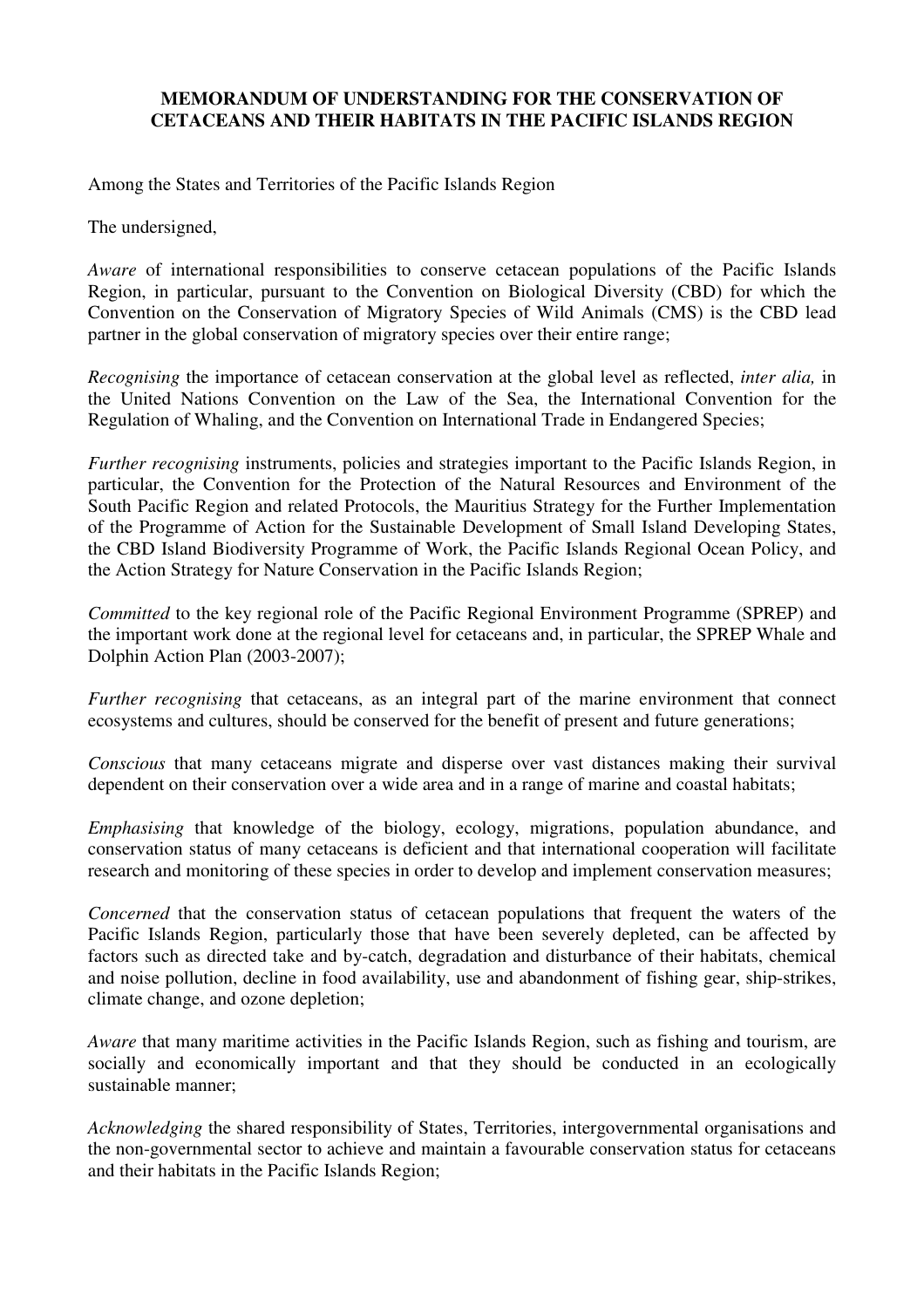*Emphasising* that the particular vulnerability of cetacean populations warrants the implementation of conservation measures where they do not already exist;

*Conscious* that a number of cetacean species are listed in Appendices I and II of CMS and that some of these have been designated for concerted and cooperative action by the CMS Conference of the Parties, and that urgent action should be taken to achieve and maintain a favourable conservation status for these species and their habitats;

*Noting* that CMS calls for international cooperative action to conserve migratory species, and that CMS Article IV encourages CMS Contracting Parties to conclude Agreements, including nonlegally binding agreements, in respect of any population of migratory species;

*Recognising* that the scientific bodies of the existing cetacean-based regional Agreements negotiated under CMS auspices, and the CMS Scientific Council, have scientific and technical expertise that can be shared with the Pacific Islands Region to support the implementation of this Memorandum of Understanding;

*Confirming* that the signatories have the primary responsibility to implement this Memorandum of Understanding;

DECIDE to work closely together in the Pacific Islands Region (Annex 1), and to foster cooperation, build capacity and ensure coordinated region-wide actions to achieve and maintain a favourable conservation status for all cetaceans and their habitats occurring in the region, and to safeguard the associated cultural values for Pacific Islands peoples. To these ends, in the spirit of mutual understanding and cooperation, the signatories hereby record their understanding that their governments will individually or collectively:

- 1. Take steps to conserve all cetaceans and fully protect species listed in CMS Appendix I that occur in the Pacific Islands Region.
- 2. Consider, as appropriate, ratifying or acceding to those biodiversity-related international instruments that complement the intent of this Memorandum of Understanding, in particular CMS, so as to enhance the legal protection of cetaceans in the Pacific Islands Region.
- 3. Review, enact or update, as appropriate, legislation to conserve cetaceans.
- 4. Implement, subject to the availability of necessary resources, the provisions of the Action Plan attached as Annex 2 to this Memorandum of Understanding as a basis to conserve all populations of cetaceans in the Pacific Islands Region. The Action Plan will address:
	- a) Threat reduction;
	- b) Habitat protection, including migratory corridors;
	- c) Research and monitoring;
	- d) Education and public awareness;
	- e) Information exchange;
	- f) Capacity building;
	- g) Responses to strandings and entanglements;
	- h) Sustainable and responsible cetacean-based tourism; and
	- i) International cooperation.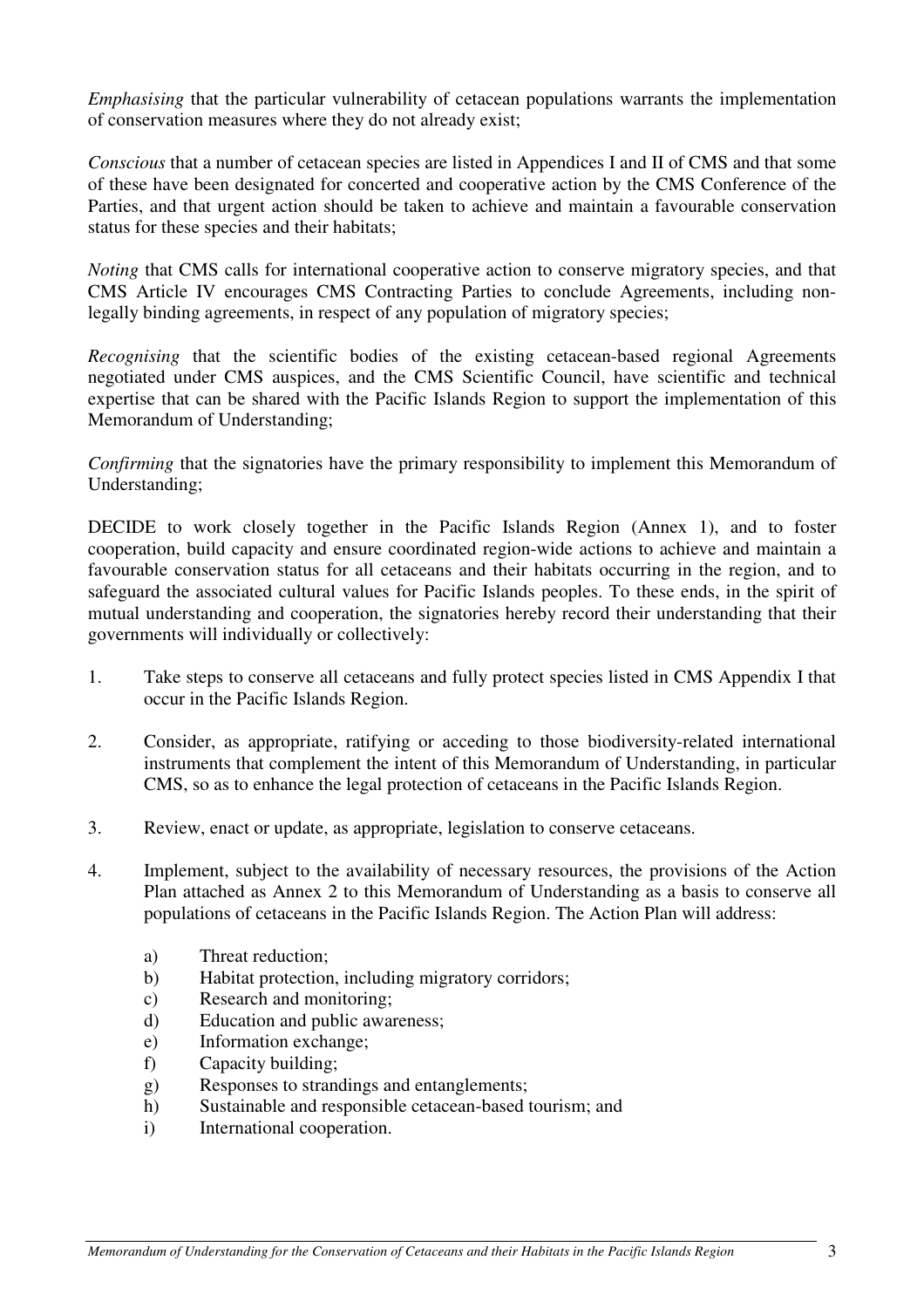- 5. Facilitate the rapid exchange of scientific, technical and legal information necessary to coordinate conservation measures and to cooperate with recognised experts, collaborating organisations and Territories concerned so as to facilitate the work conducted in relation to the Action Plan.
- 6. Assess the implementation of this Memorandum of Understanding, including the Action Plan, at regular meetings to be attended by representatives of each of the signatories, the Territories concerned, and persons or organisations technically qualified in cetacean conservation.
- 7. Designate a competent authority to serve as a focal point for communication between the signatories and for implementing activities under this Memorandum of Understanding, and communicate the complete contact details of this authority (and any changes thereto) to the Secretariat.
- 8. Provide to the Secretariat a regular report on their implementation of this Memorandum of Understanding, the periodicity of which will be determined at the first meeting of the signatories. The Secretariat will transmit to each of the States, Territories concerned and any collaborating organisations all of the reports received, together with an overview report that it will compile on the basis of the information at its disposal.

#### **Further Understandings**

- 9. This Memorandum of Understanding is an agreement under Article IV, paragraph 4, of CMS and is not legally binding.
- 10. The Annexes are part of this Memorandum of Understanding.
- 11. Each signatory, as appropriate, will implement the Memorandum of Understanding in the Pacific Islands Region with respect to:
	- (a) its nationals and vessels; and
	- (b) marine areas under its jurisdiction.
- 12. This Memorandum of Understanding is open for signature by the States and Territories of the Pacific Islands Region and will take effect with four signatures. It will become effective for each subsequent signatory on the date of signature.
- 13. This Memorandum of Understanding will remain open for signature indefinitely, and will remain in effect indefinitely subject to the right of any signatory to terminate its participation by providing one year's written notice to all other signatories.
- 14. This Memorandum of Understanding, including its Annexes, may be amended by a consensus of all the signatories.
- 15. Nothing in this Memorandum of Understanding precludes signatories from implementing stronger measures than those specified in the Action Plan, in accordance with international law.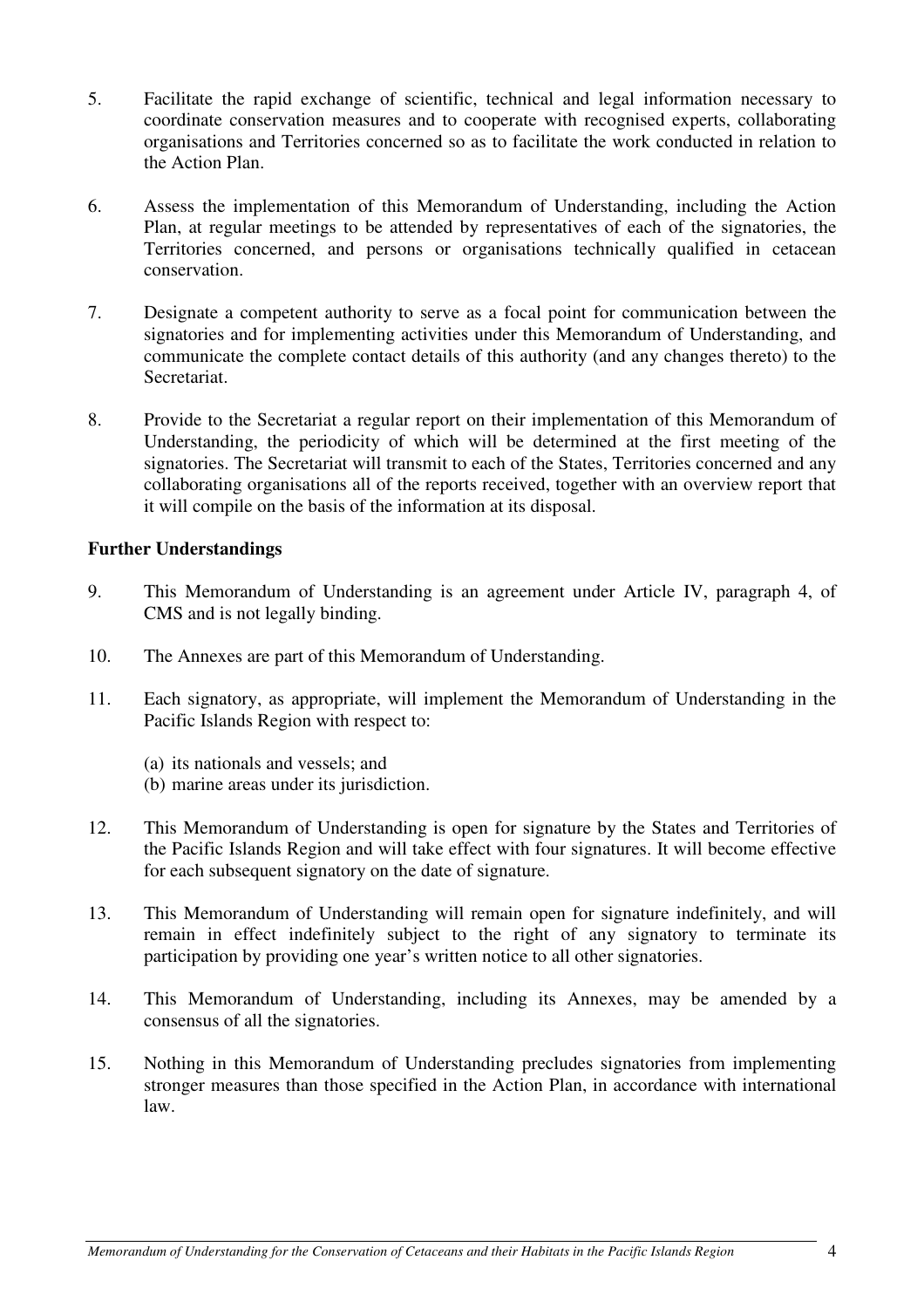- 16. The original texts of this Memorandum of Understanding in the English and French languages will be deposited with the CMS Secretariat, which will act as the depositary. In the event of any discrepancies, the English version will be considered definitive.
- 17. The CMS Secretariat will act as the secretariat to this Memorandum of Understanding. It may use the services of any reliable organisation to support the coordination of this Memorandum of Understanding. An organization to coordinate the implementation of this Memorandum of Understanding will be determined by consensus of the signatories at their first meeting after consideration of all offers received. The signatories may also consider at their meetings suitable organizations to provide technical advice to support the implementation of this Memorandum of Understanding.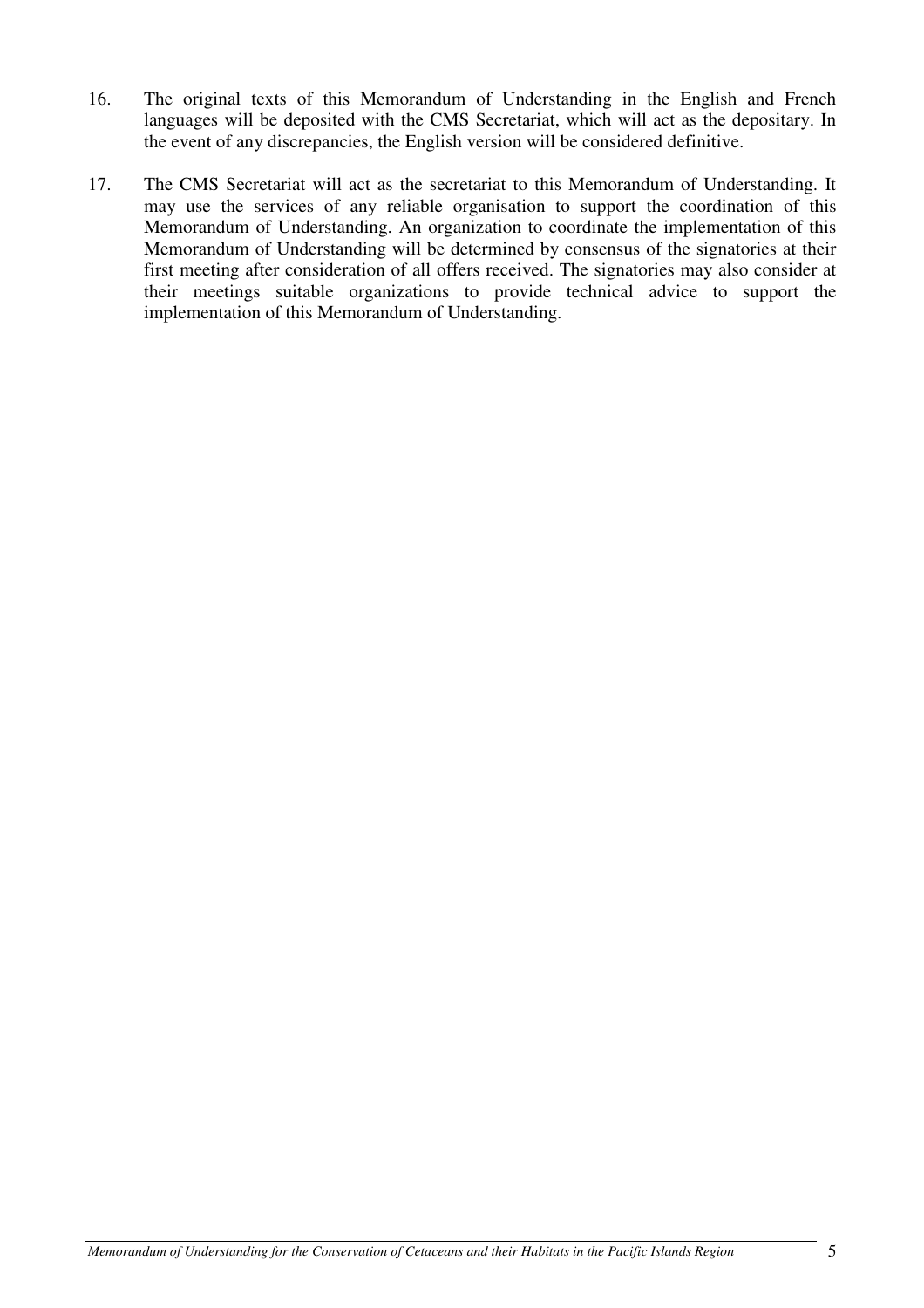#### **On behalf of the States and Territories of the Pacific Islands Region:**

*Au nom des Etats et Territoires de la Région des îles du Pacifique:* 

| Representative of Australia<br>Représentant de l'Australie                                                    |                                                        |
|---------------------------------------------------------------------------------------------------------------|--------------------------------------------------------|
|                                                                                                               | (Signature)                                            |
|                                                                                                               | (Name in block letters/nom en majuscules d'imprimerie) |
| (Date)                                                                                                        | (Function/ <i>position</i> )                           |
| Representative of the Cook Islands<br>Représentant des îles Cook                                              |                                                        |
|                                                                                                               | (Signature)                                            |
|                                                                                                               | (Name in block letters/nom en majuscules d'imprimerie) |
| (Date)                                                                                                        | (Function/position)                                    |
| Representative of the Federated States of Micronesia<br>Représentant des Etats de la Fédération de Micronésie |                                                        |
|                                                                                                               | (Signature)                                            |
|                                                                                                               | (Name in block letters/nom en majuscules d'imprimerie) |
| (Date)                                                                                                        | (Function/position)                                    |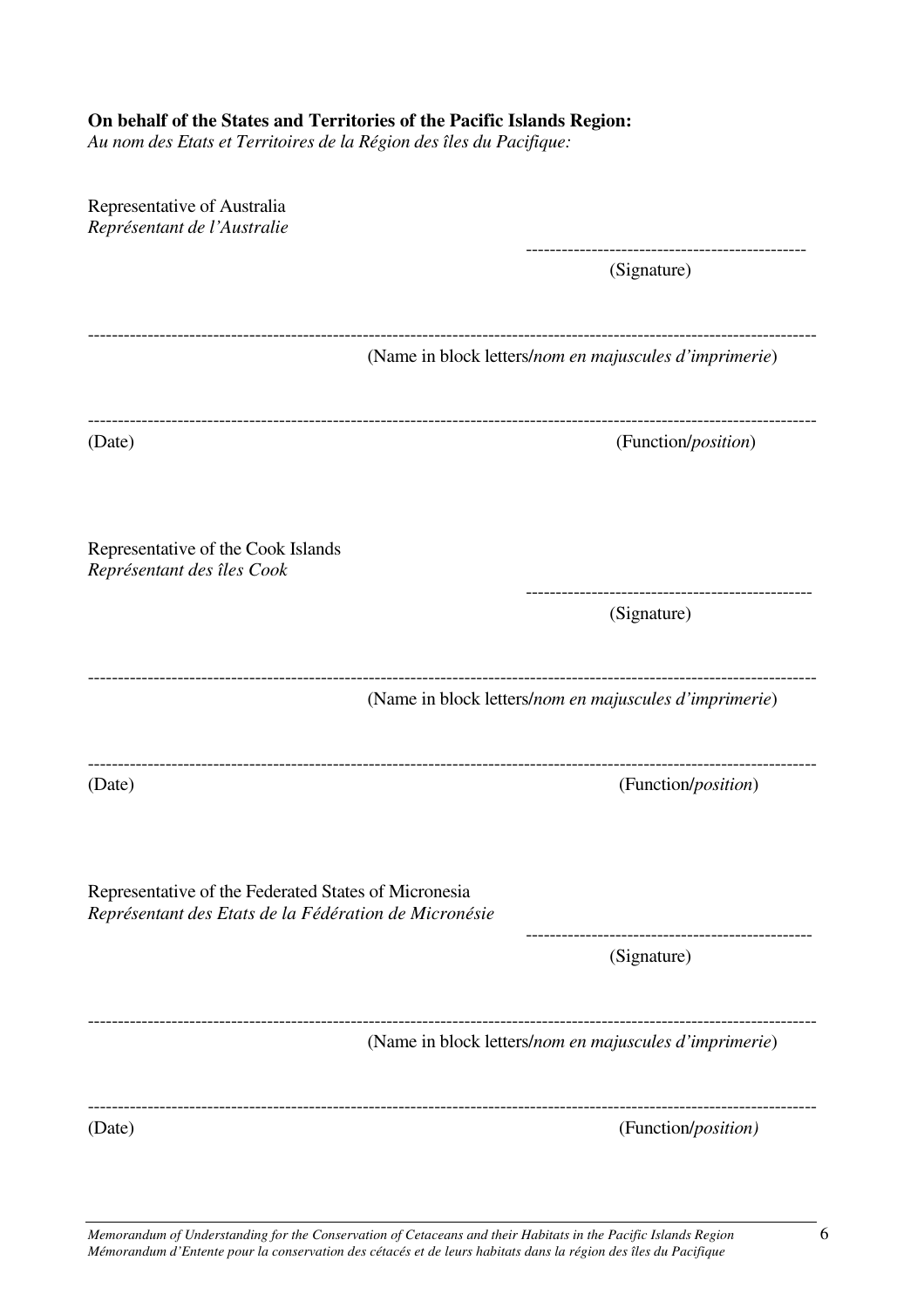Representative of the Republic of Fiji *Représentant de la République de Fidji* ------------------------------------------------ (Signature) -------------------------------------------------------------------------------------------------------------------------- (Name in block letters/*nom en majuscules d'imprimerie*) -------------------------------------------------------------------------------------------------------------------------- (Date) (Function/*position*) Representative of the French Republic *Représentant de la République fran*ς*aise* ------------------------------------------------ (Signature) -------------------------------------------------------------------------------------------------------------------------- (Name in block letters/*nom en majuscules d'imprimerie*) -------------------------------------------------------------------------------------------------------------------------- (Date) (Function/*position*) Representative of Kiribati *Représentant de Kiribati* ------------------------------------------------ (Signature) -------------------------------------------------------------------------------------------------------------------------- (Name in block letters/*nom en majuscules d'imprimerie*) -------------------------------------------------------------------------------------------------------------------------- (Date) (Function/*position*)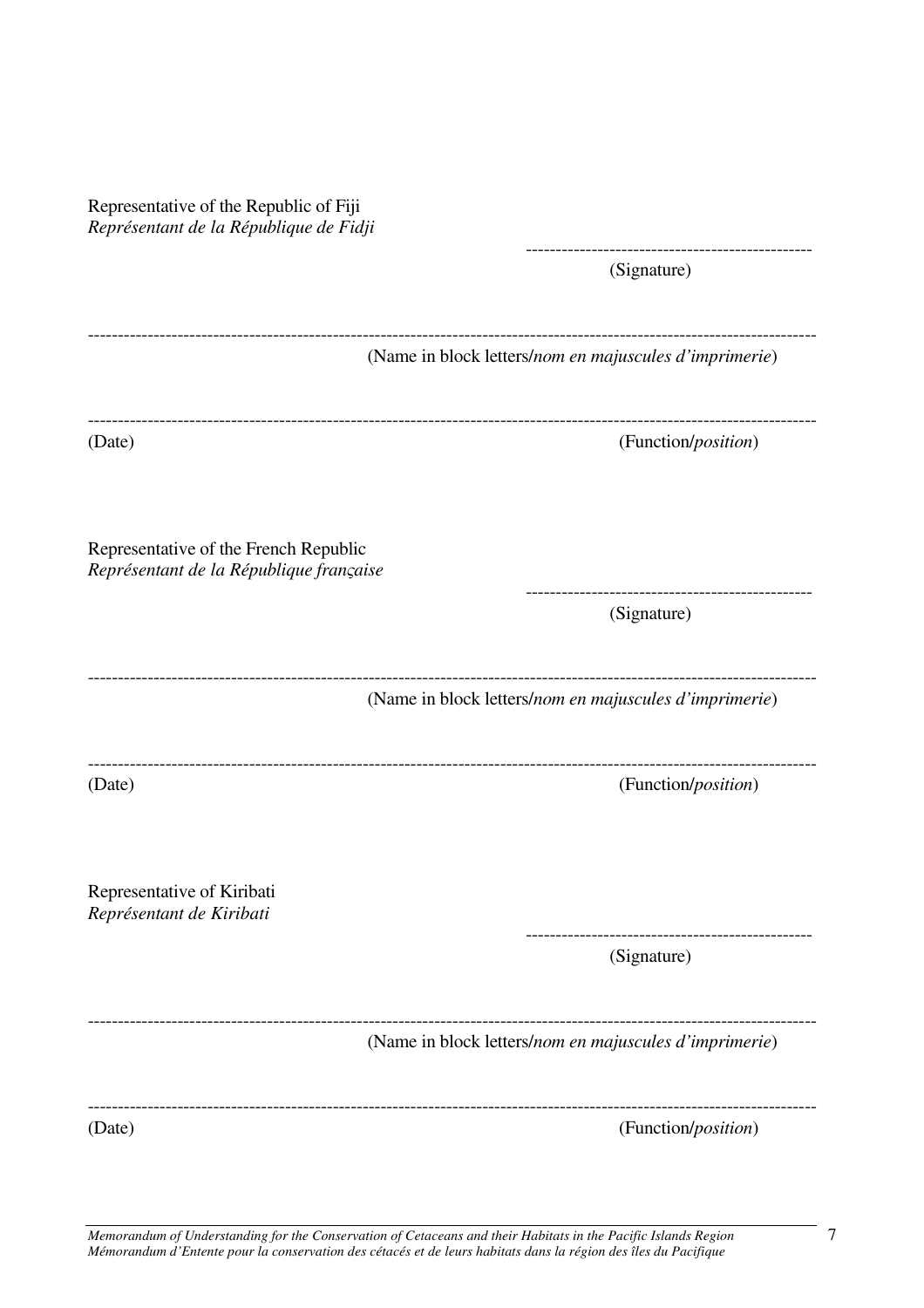| Representative of the Republic of the Marshall Islands<br>Représentant de la République des îles Marshall |                                                        |
|-----------------------------------------------------------------------------------------------------------|--------------------------------------------------------|
|                                                                                                           | (Signature)                                            |
|                                                                                                           | (Name in block letters/nom en majuscules d'imprimerie) |
| (Date)                                                                                                    | (Function/position                                     |
| Representative of the Republic of Nauru<br>Représentant de la République de Nauru                         |                                                        |
|                                                                                                           | (Signature)                                            |
|                                                                                                           | (Name in block letters/nom en majuscules d'imprimerie) |
| (Date)                                                                                                    | (Function/position)                                    |
| Representative of New Zealand<br>Représentant de Nouvelle Zélande                                         |                                                        |
|                                                                                                           | (Signature)                                            |
|                                                                                                           | (Name in block letters/nom en majuscules d'imprimerie) |
| (Date)                                                                                                    | (Function/position)                                    |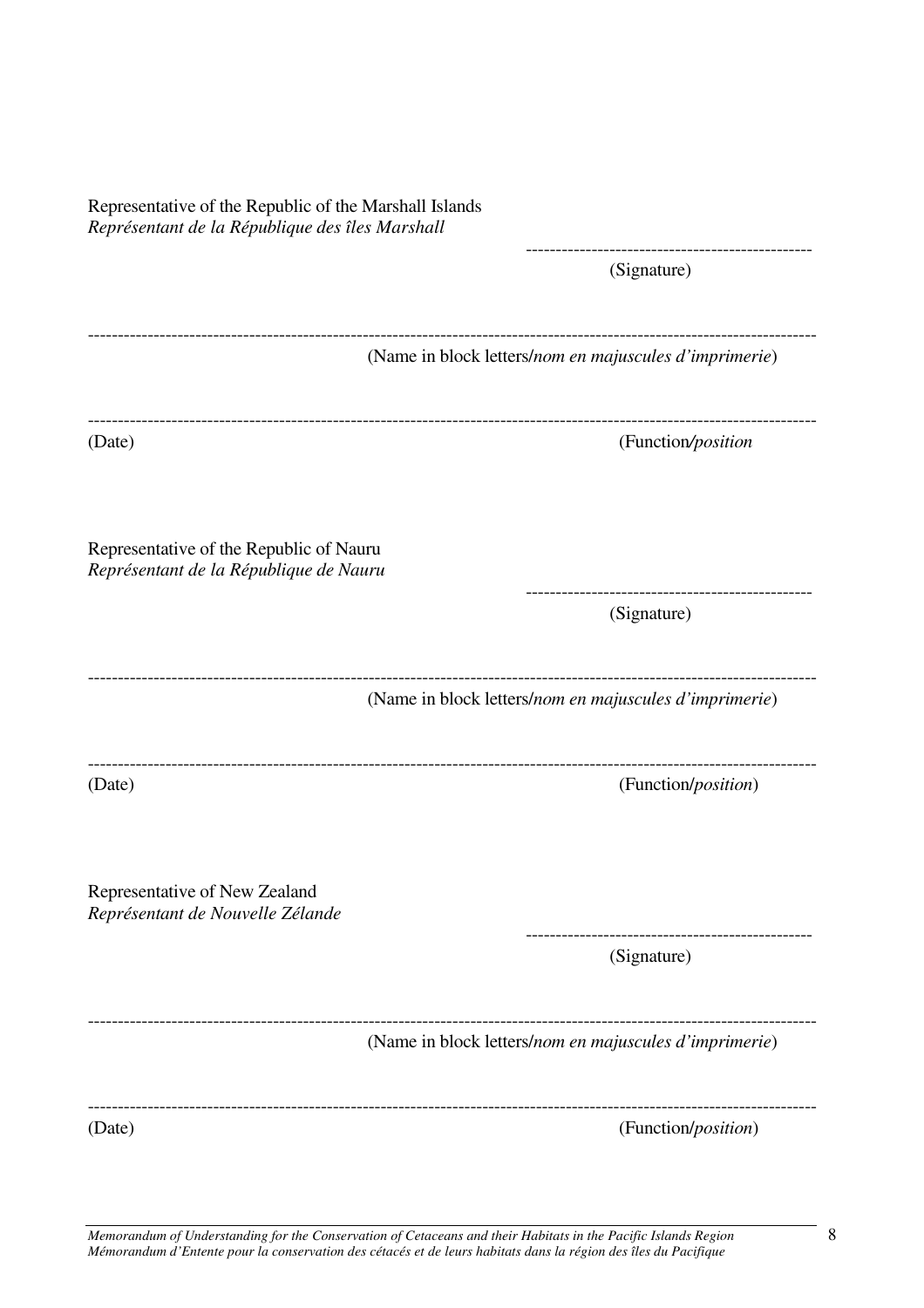*Représentant de Niue* ------------------------------------------------ (Signature) -------------------------------------------------------------------------------------------------------------------------- (Name in block letters/*nom en majuscules d'imprimerie*) -------------------------------------------------------------------------------------------------------------------------- (Date) (Function/*position*) Representative of the Republic of Palau *Représentant de la République de Palau* ------------------------------------------------ (Signature) -------------------------------------------------------------------------------------------------------------------------- (Name in block letters/*nom en majuscules d'imprimerie*) -------------------------------------------------------------------------------------------------------------------------- (Date) (Function/*position*) Representative of Papua New Guinea *Représentant de Papouasie Nouvelle-Guinée* ------------------------------------------------ (Signature) -------------------------------------------------------------------------------------------------------------------------- (Name in block letters/*nom en majuscules d'imprimerie*) -------------------------------------------------------------------------------------------------------------------------- (Date) (Function/*position*)

Representative of Niue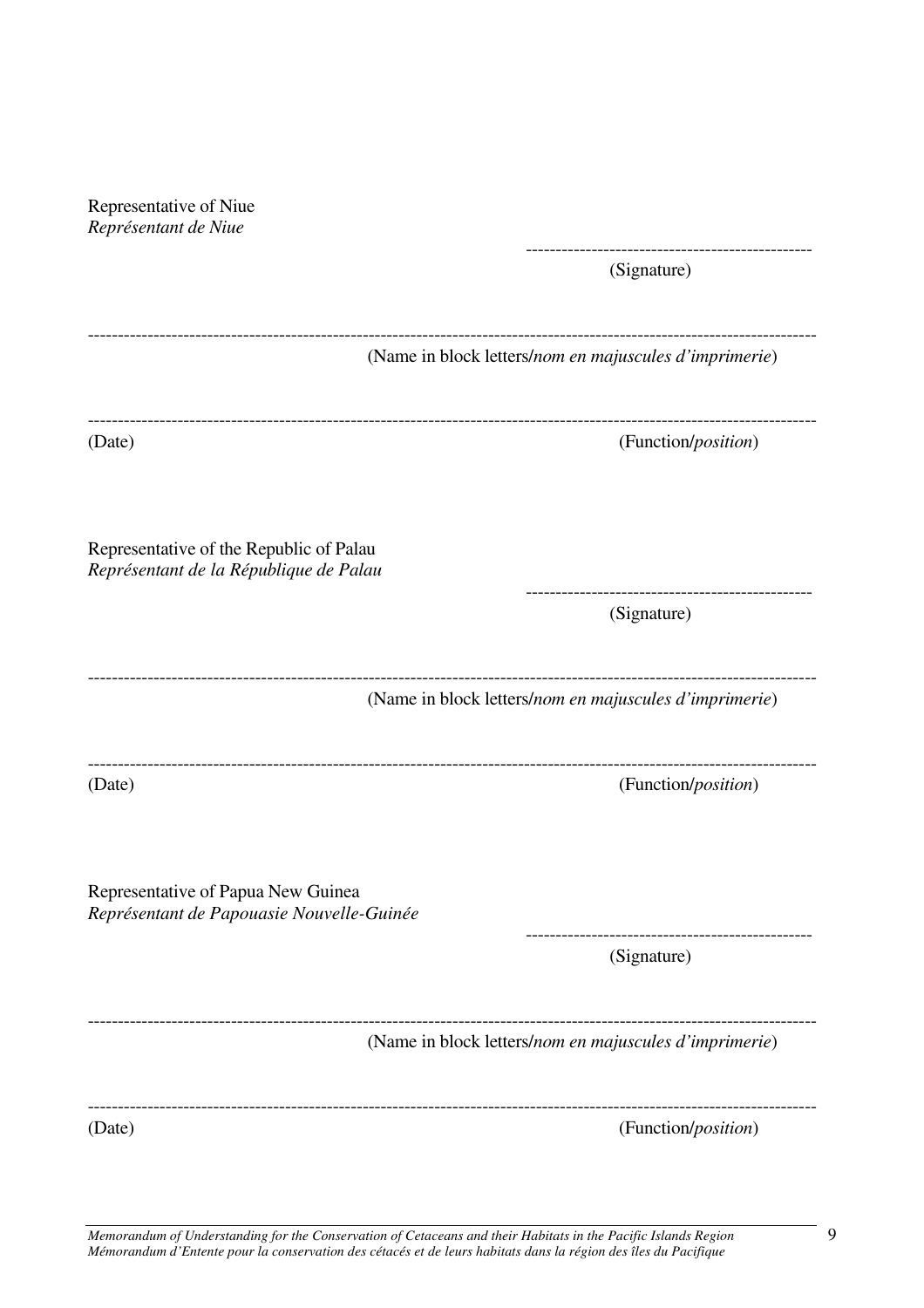| Representative of the Independent State of Samoa<br>Représentant des Etats indépendants de Samoa |                                                        |
|--------------------------------------------------------------------------------------------------|--------------------------------------------------------|
|                                                                                                  | (Signature)                                            |
|                                                                                                  | (Name in block letters/nom en majuscules d'imprimerie) |
| --------------------------------------<br>(Date)                                                 | (Function/position)                                    |
| Representative of Solomon Islands<br>Représentant des îles Salomon                               |                                                        |
|                                                                                                  | (Signature)                                            |
|                                                                                                  | (Name in block letters/nom en majuscules d'imprimerie) |
| (Date)                                                                                           | (Function/position)                                    |
| Representative of Tokelau<br>Représentant de Tokelau                                             |                                                        |
|                                                                                                  | (Signature)                                            |
|                                                                                                  | (Name in block letters/nom en majuscules d'imprimerie) |
| (Date)                                                                                           | (Function/position)                                    |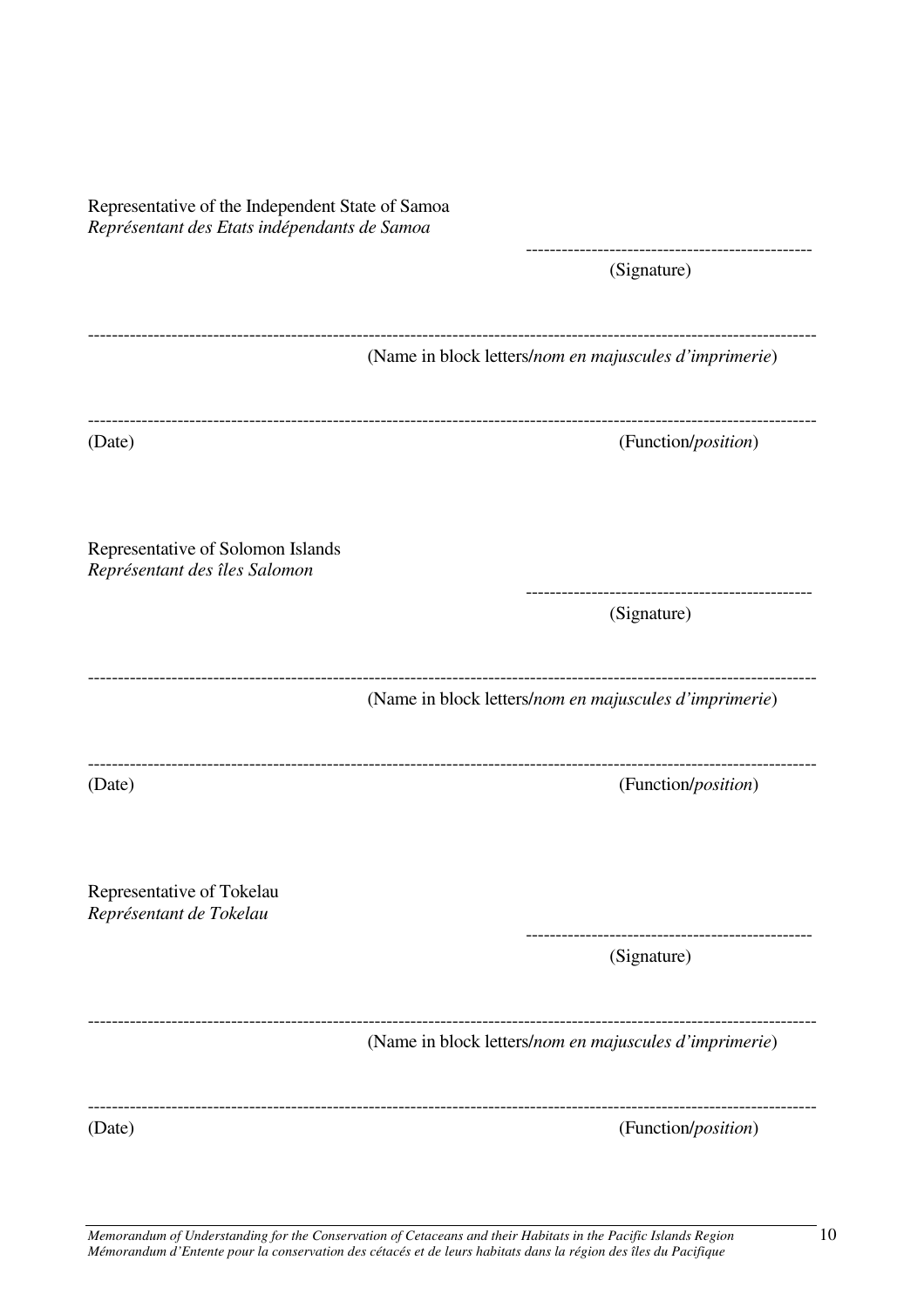Representative of the Kingdom of Tonga *Représentant du Royaume de Tonga*

> ------------------------------------------------ (Signature)

|                                                      | (Name in block letters/nom en majuscules d'imprimerie) |
|------------------------------------------------------|--------------------------------------------------------|
| (Date)                                               | (Function/position)                                    |
| Representative of Tuvalu<br>Représentant de Tuvalu   |                                                        |
|                                                      | (Signature)                                            |
|                                                      | (Name in block letters/nom en majuscules d'imprimerie) |
| (Date)                                               | (Function/position)                                    |
| Representative of Vanuatu<br>Représentant de Vanuatu |                                                        |
|                                                      | (Signature)                                            |
|                                                      | (Name in block letters/nom en majuscules d'imprimerie) |
| (Date)                                               | (Function/position)                                    |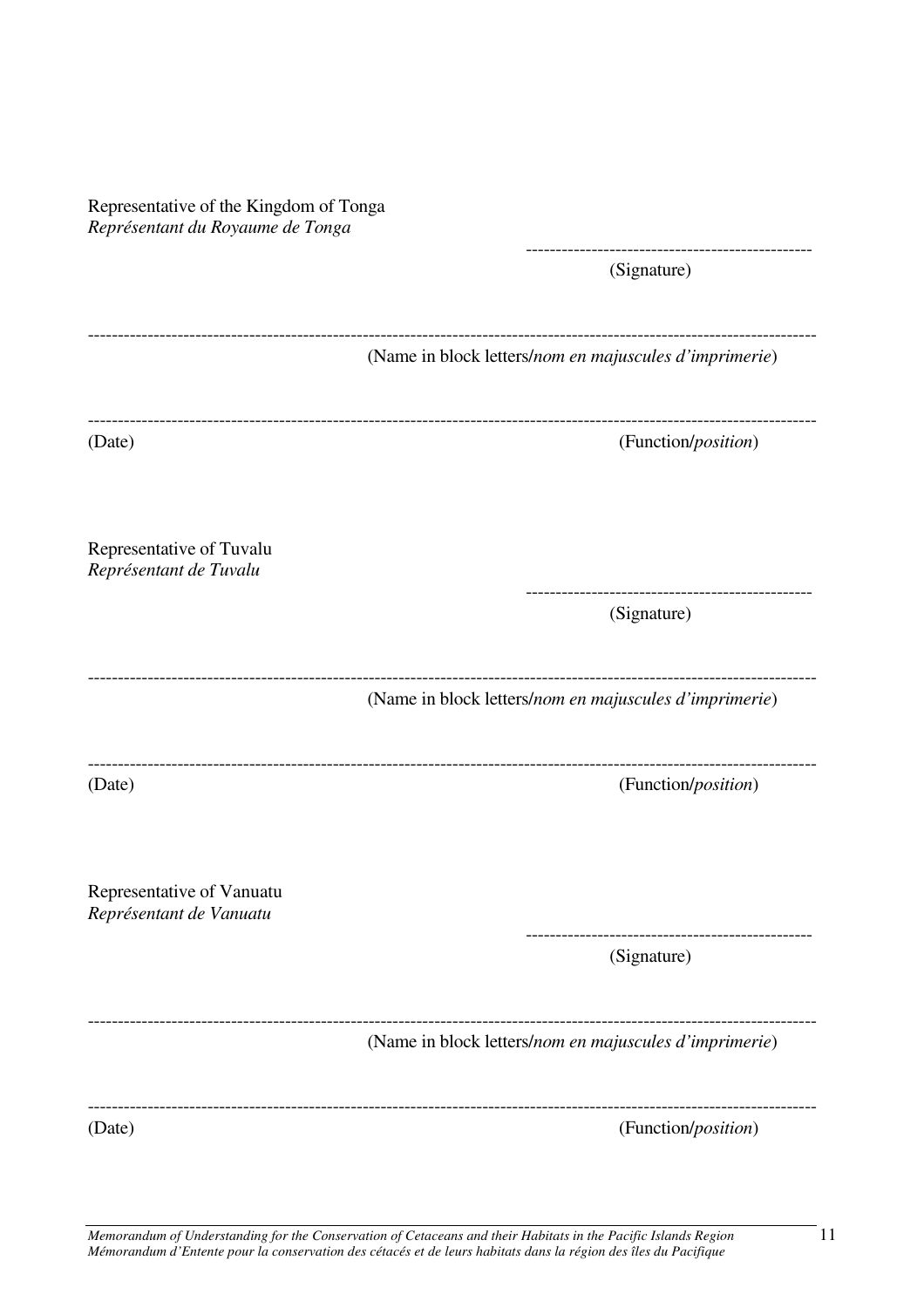| Representative of the United Kingdom of Great Britain and Northern Ireland |
|----------------------------------------------------------------------------|
| Représentant du Royaume-Uni de Grande Bretagne et d'Irlande du Nord        |

------------------------------------------------ (Signature)

--------------------------------------------------------------------------------------------------------------------------

(Name in block letters/*nom en majuscules d'imprimerie*)

-------------------------------------------------------------------------------------------------------------------------- (Date) (Function/*position*)

Representative of the United States of America

*Représentant des Etats-Unis d'Amérique* 

------------------------------------------------ (Signature)

-------------------------------------------------------------------------------------------------------------------------- (Name in block letters/*nom en majuscules d'imprimerie*)

--------------------------------------------------------------------------------------------------------------------------

(Date) (Function/*position*)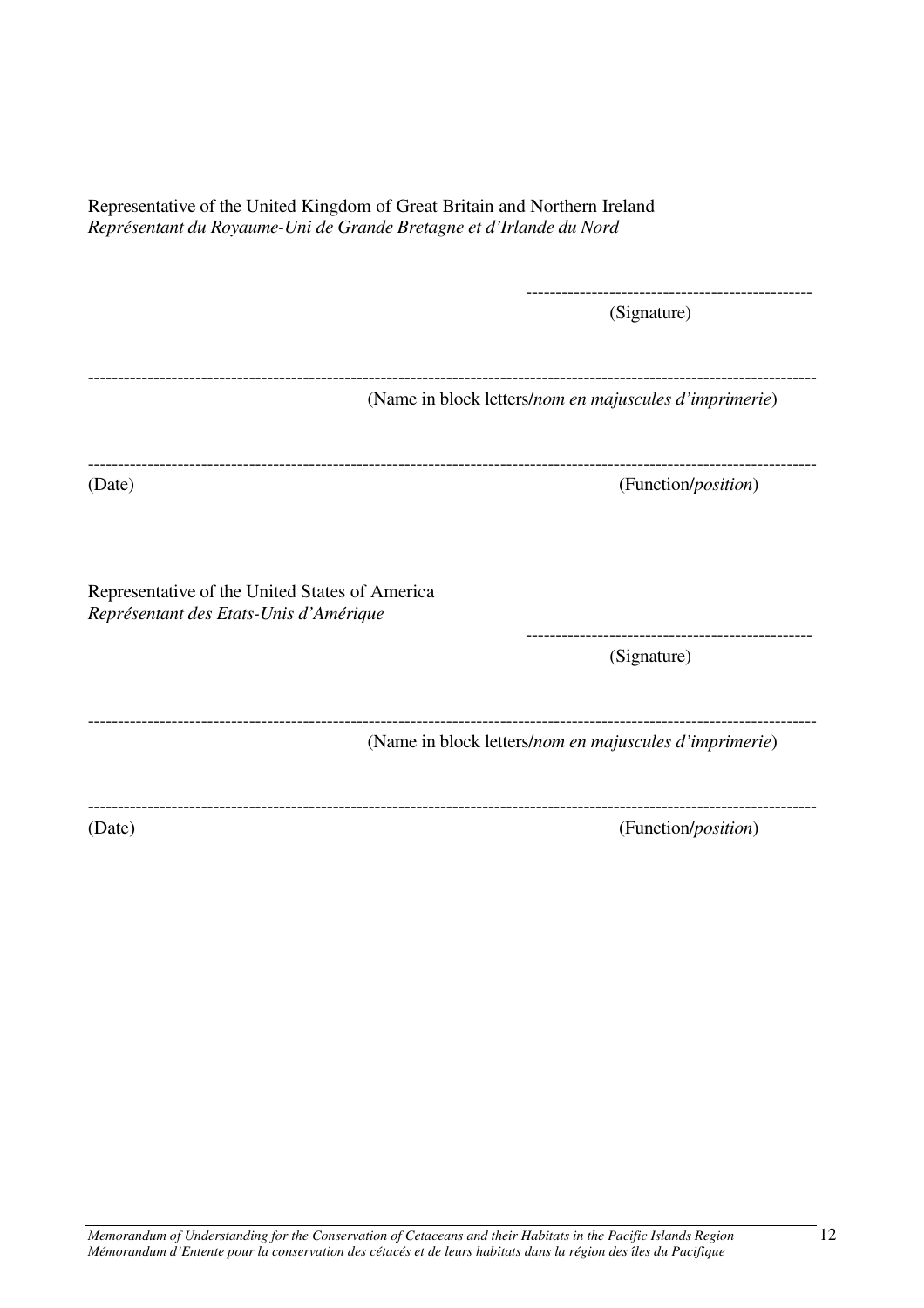#### **Collaborating Organisations evidencing their intention to support the implementation of the Memorandum of Understanding:**

*Organisations collaborateurs témoignant leur intention d'appuyer l'application du Mémorandum d'Entente:* 

Representative of the Secretariat, Convention on Migratory Species *Représentant du Secretariat, Convention sur les espèces migratrices*

> ------------------------------------------------ (Signature)

--------------------------------------------------------------------------------------------------------------------------

(Name in block letters/*nom en majuscules d'imprimerie*)

--------------------------------------------------------------------------------------------------------------------------

(Date) (Function/*position*)

Representative of the Secretariat, Pacific Regional Environment Programme *Représentant du Secretariat, Programme régional océanien de l'environnement* 

> ------------------------------------------------ (Signature)

-------------------------------------------------------------------------------------------------------------------------- (Name in block letters/*nom en majuscules d'imprimerie*)

-------------------------------------------------------------------------------------------------------------------------- (Date) (Function/*position*)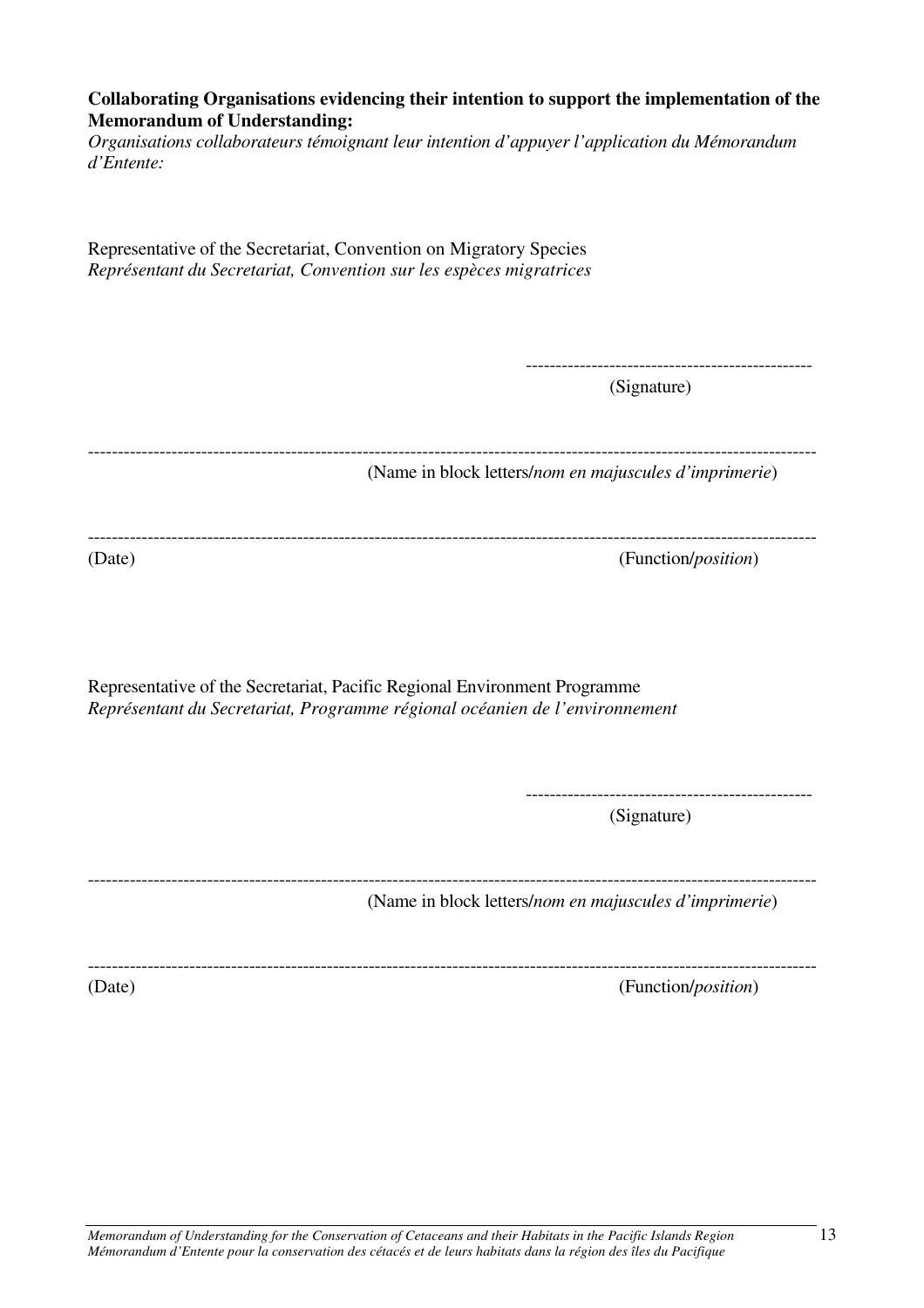Representative of the International Fund for Animal Welfare *Représentant du Fonds international pour le bien-être des animaux* 

|                                                                                                  | -----------------<br>(Signature)                                             |
|--------------------------------------------------------------------------------------------------|------------------------------------------------------------------------------|
|                                                                                                  | (Name in block letters/nom en majuscules d'imprimerie)                       |
| (Date)                                                                                           | (Function/ <i>position</i> )                                                 |
| Representative of the Whale and Dolphin Conservation Society                                     | Représentant du la Société pour la conservation des baleines et des dauphins |
|                                                                                                  | (Signature)                                                                  |
|                                                                                                  | (Name in block letters/nom en majuscules d'imprimerie)                       |
| (Date)                                                                                           | (Function/position)                                                          |
| Representative of the World Wide Fund for Nature<br>Représentant du Fonds mondial pour la nature |                                                                              |
|                                                                                                  | (Signature)                                                                  |
|                                                                                                  | (Name in block letters/nom en majuscules d'imprimerie)                       |
| (Date)                                                                                           | (Function/position)                                                          |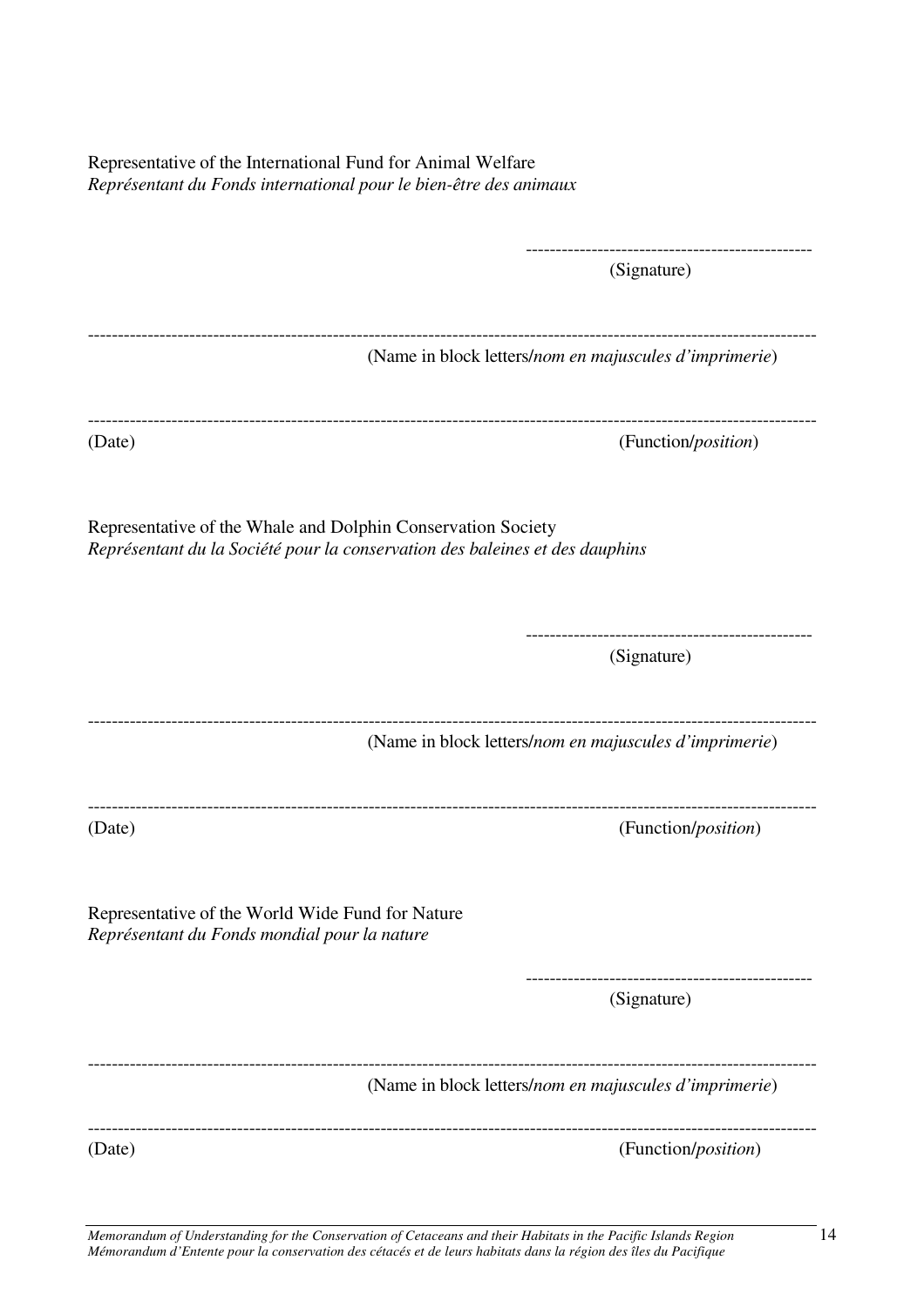#### **Pacific Islands Region** Annex 1

For the purposes of this Memorandum of Understanding:

- (a) The Pacific Islands Region means the area between the Tropic of Cancer and 60 degrees South latitude and between 130 degrees East longitude and 120 degrees West longitude.
- (b) The States and Territories of the Pacific Islands Region are the following:
	- 1. Australia
	- 2. Cook Islands
	- 3. Federated States of Micronesia
	- 4. Fiji
	- 5. French Polynesia
	- 6. Kiribati
	- 7. Marshall Islands
	- 8. Nauru
	- 9. New Caledonia
	- 10. New Zealand
	- 11. Niue
	- 12. Palau
	- 13. Papua New Guinea
	- 14. Pitcairn Island
	- 15. Samoa
	- 16. Solomon Islands
	- 17. Tokelau
	- 18. Tonga
	- 19. Tuvalu
	- 20. United States of America, including American Samoa, Guam and the Northern Mariana Islands
	- 21. Vanuatu
	- 22. Wallis and Futuna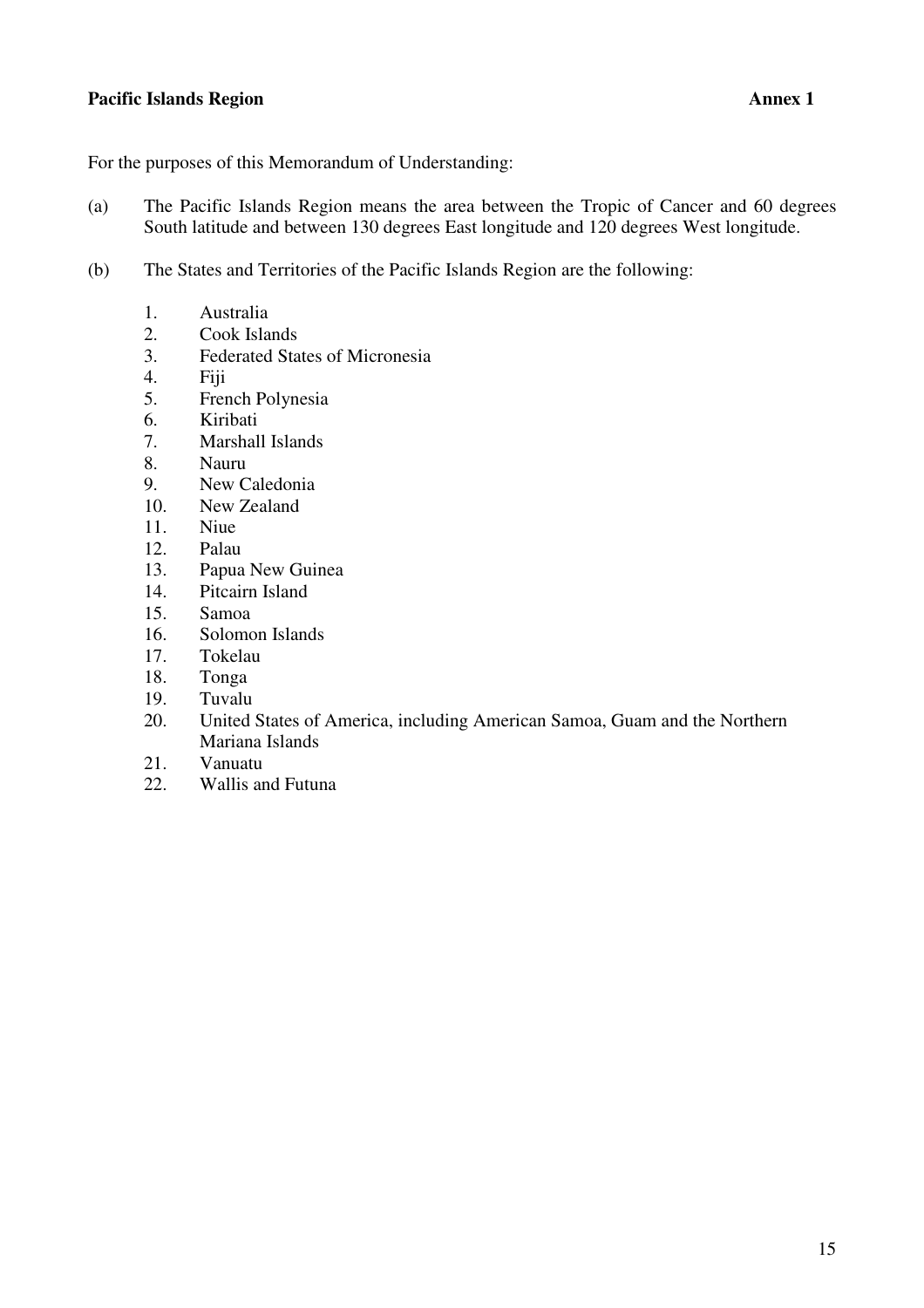

# **WHALE AND DOLPHIN ACTION PLAN 2003-2007**

## **VISION**

Whales and dolphins are part of Pacific Island peoples' cultural and natural heritage and as such our role is to cooperate to:

- foster their recovery from past over-exploitation;
- improve protection and conservation of these species and their habitats, particularly the establishment of sanctuaries through national, regional and international action;
- ensure that Pacific Island people continue to benefit from their longterm survival ; and to
- increase knowledge, awareness and understanding of these species and the role they play in Pacific marine ecosystems.

## **GOAL**

To conserve whales and dolphins and their cultural values for the people of the Pacific.

## **2003-2007 ACTIONS**

#### **Cultural Significance (including whaling heritage)**

Many Pacific Island cultures have legends, stories and traditional uses of whales and dolphins, indicating an importance of these creatures in the identities of people, their way of life and their heritage in the Pacific Islands region.

Whaling has left a significant mark on the region and many countries have a whaling heritage, even if they were never whaling nations.

There is an important need to document the stories, myths, legends and uses of whales and dolphins, and to conserve these to build awareness, pride and understanding of this component of our heritage.

#### **Action 1**

• Support and encourage local networks to research and share custom/cultural information on traditional values, uses and interactions with cetaceans throughout the region, in particular encourage governments to promote community/schools involvement in research on cultural significance of cetaceans. By 2005 at least three in-country projects have been developed, resourced and are underway.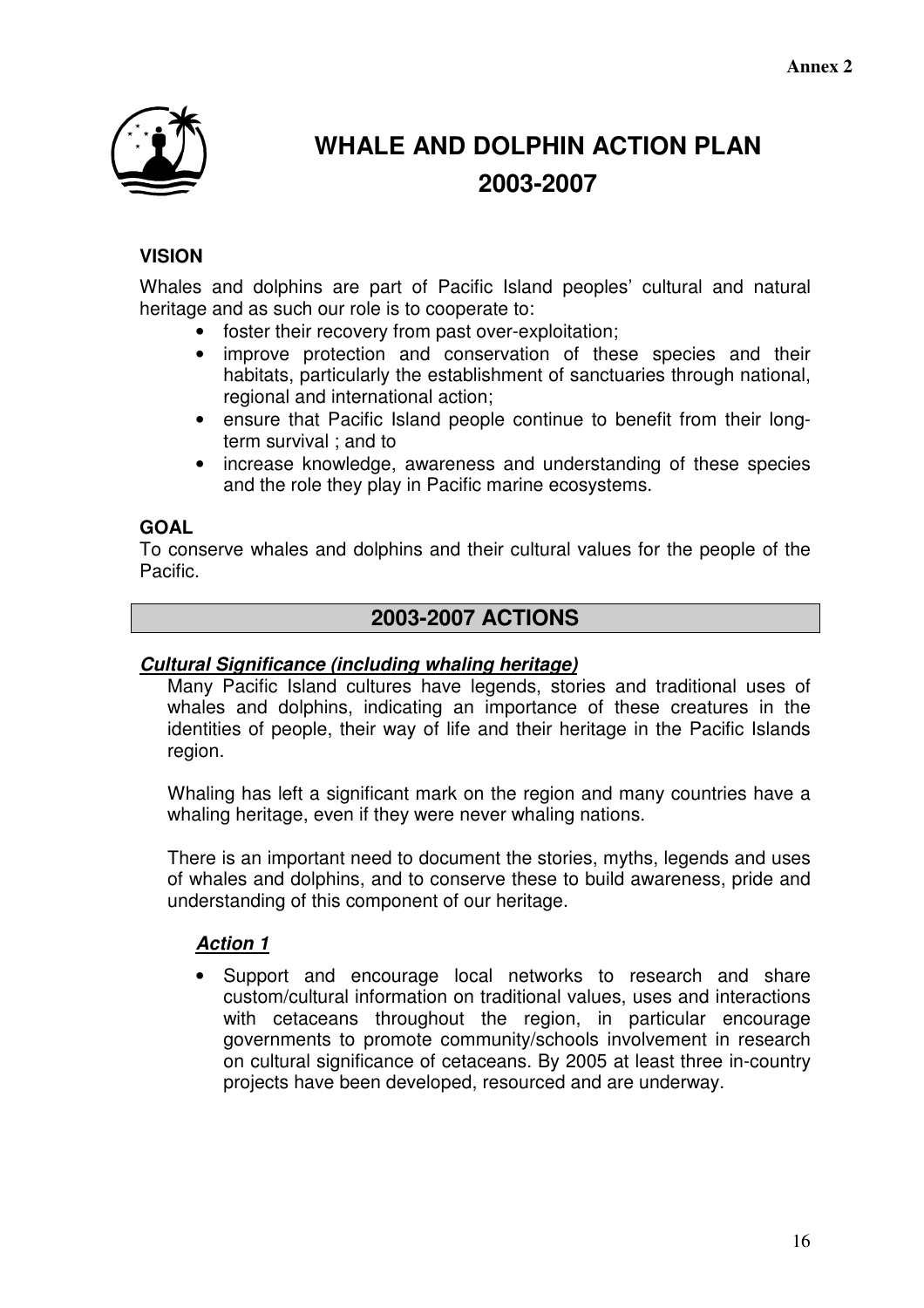## **Action 2**

Identify, record and preserve artefacts and their stories, in particular whalers' stories, from whaling history. By end of 2003 museums and other institutions are approached to display artefacts and stories particularly in Fiji, Solomon Islands, Tonga and Vanuatu.

#### **Action 3**

• Support the development and distribution of existing education and awareness materials to effectively use the information generated above to build awareness, pride and understanding of this unique part of our heritage. In doing so promote the significance of conservation actions so as to not repeat the mistakes of the past. Education materials developed and distributed by 2005 as part of the in-country projects.

#### **Whale and Dolphin watching tourism.**

Whale and dolphin watching tourism has grown significantly in the Pacific Islands region in the past decade. It is important that marine mammal watching tourism should benefit local communities.

The development of whale and dolphin tourism in the Pacific Island region continues to be severely limited by past commercial whaling (including illegal whaling) by non Pacific Island countries. Furthermore some whale watching operations in the region are associated with endangered species and/or parts of their lifecycle vulnerable to disturbance e.g humpback whales.

It is important to continuing to support the sustainable development of whale and dolphin tourism in the region, and the importance of sharing experiences and lessons learnt.

#### **Action 4**

• Provide assistance to SPREP members in progressing whale and dolphin watching activities, including documenting lessons learnt and enabling sharing of experiences.

#### **Whale Sanctuaries**

SPREP members have produced a proposal for a South Pacific Whale Sanctuary (SPWS) (Apia Statement, April 2001). Later that year at their 32<sup>nd</sup> meeting Pacific Islands Forum Leaders agreed to pursue the objectives of the proposed South Pacific Whale Sanctuary through national, regional and international actions.

## **Action 5**

• Continue information exchange with the IWC and continue to attend the IWC as an observer in support of the SPWS proposal. SPREP Observer (and/or delegation) to attend annual IWC meetings (provided that funding is available).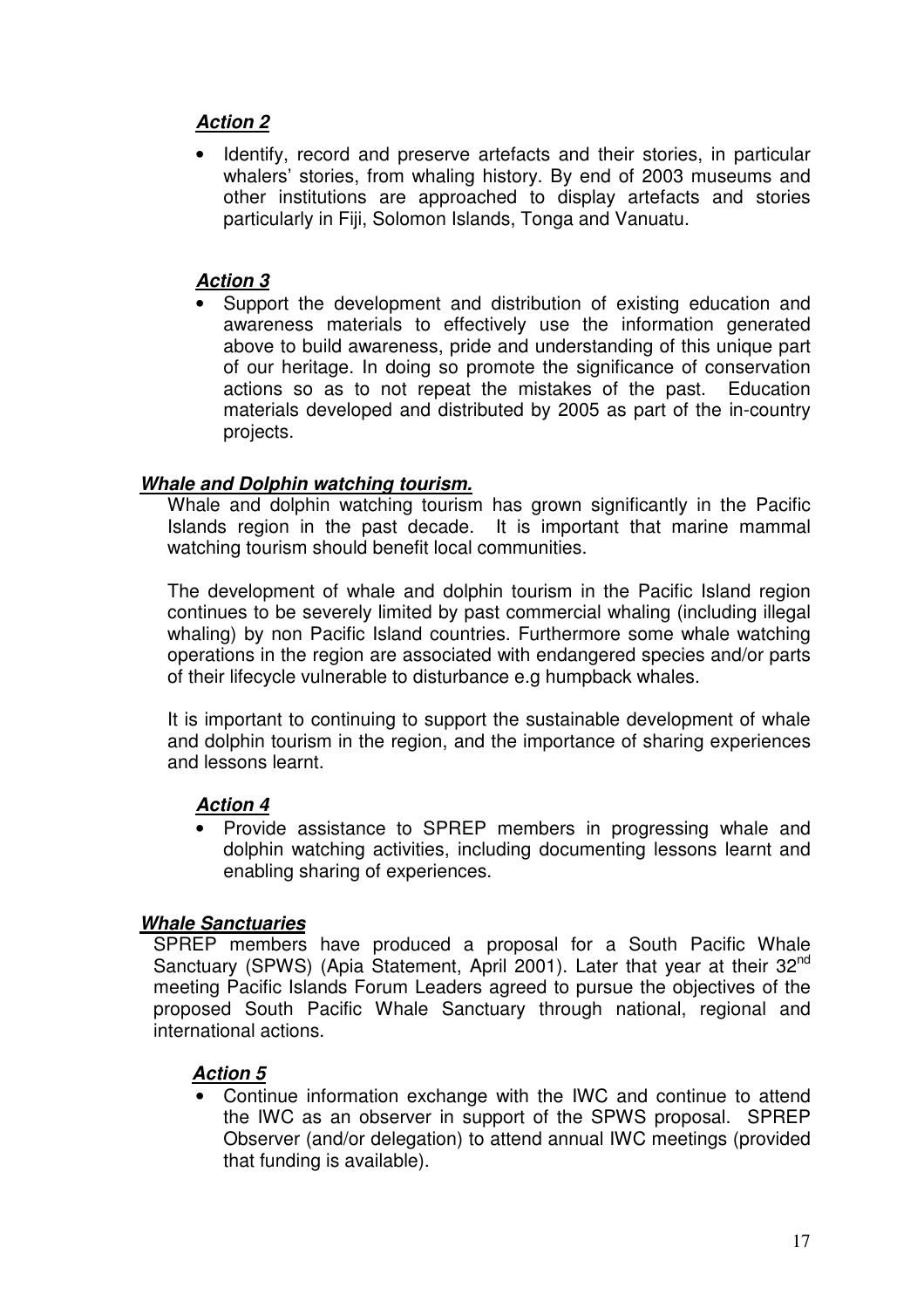## **Action 6**

• Encourage IWC member countries to support the proposed South Pacific Whale Sanctuary.

## **Action 7**

• Encourage New Zealand and Australia to continue to promote the SPWS at IWC Annual Meetings on behalf of SPREP member countries.

#### **Action 8**

• Encourage France and the U.S.A. to include SPREP territory representatives in their delegations to IWC, to facilitate promotion of the SPWS at IWC Annual Meetings on behalf of SPREP member countries.

## **Action 9**

Acknowledge and promote efforts of member countries who have declared sanctuaries or are preparing to declare whale sanctuaries and/or related marine protected areas (MPAs).

## **Action 10**

• Encourage and support the development of management plans to foster research, education, awareness, capacity building, monitoring and enforcement for those countries that have declared whale sanctuaries and or/marine protected areas.

## **Action 11**

• Facilitate, encourage and support the provision of technical advice to declare whale sanctuaries and/or marine protected areas for countries that are considering the declaration of such national sanctuaries or MPAs.

## **Action 12**

• Encourage SPREP members north of the equator to consider the declaration of national whale sanctuaries within their Exclusive Economic Zones (EEZs).

## **Action 13**

• Facilitate and encourage discussions and actions on whale sanctuaries in other forums such as the Convention on the Conservation of Migratory Species of Wild Animals (CMS). Convene initial CMS meeting on a proposed agreement for a regional marine mammal sanctuary by March 2003.

## **Strandings**

It was estimated that there are some  $1 - 10$  single stranding (or mother and calf) stranding per year in most countries plus occasionally one or two mass strandings. Often it is sick animals coming to shore, however, sometimeshealthy animals get confused and become stranded in an embayment.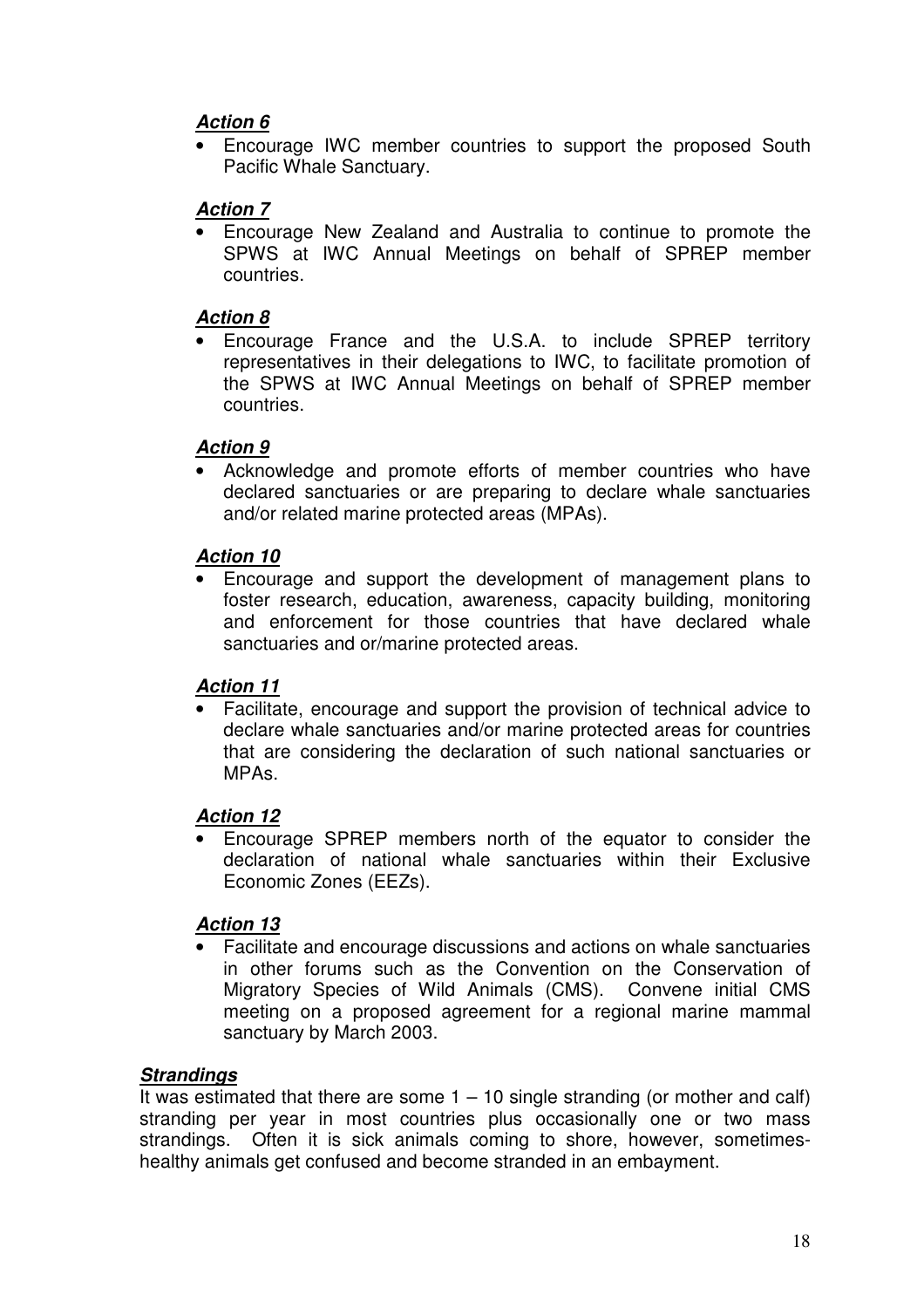In NZ and Australia, the public perception is that considerable efforts should be made to save the stranded animals, although it is generally not a biologically significant issue. Often a successful rescue is not possible, especially if the reason they strand is because they are sick.

Rescuing a stranded animal is a difficult task. They "cook" in their own blubber in the sun and you must try to keep them cool – cooling their tail flukes is especially important. In mass strandings it is important to try to release all animals together, not one at a time.

Two key issues need to be addressed – 1. how to rescue a stranded animal and 2. how to take and preserve samples from dead animals.

#### **Action 14**

• WWF have produced an excellent pamphlet on what to do in the event of a stranding. SPREP to work with WWF to produce an amended version of this document for SPREP member countries and to distribute this. Each country can arrange to have this translated into local languages. WWF-SPP to contact WWF-Indonesia (Wallacea Programme) for reproduction of Strandings pamphlet by 31<sup>st</sup> March 2003.

#### **Action 15**

• Strandings report card also to be translated and distributed. NZ has provided a standard form.

#### **Action 16**

• In the case of a death of a stranded animal, countries need to know the appropriate autopsy methods, particularly to take samples and send them to appropriate institutions (eg. Auckland Uni) for genetic analysis. SPREP to produce a standard operating procedure manual for sampling and transporting samples. A draft procedure to be provided to SPREP Secretariat by 31 March 2003.

#### **Action 17**

• Investigate provision of facilities for autopsy of cetaceans from the Pacific by April 15<sup>th</sup> 2003. Department of Conservation (NZ) will provide advice to SPREP on this issue.

#### **Action 18**

• IFAW to arrange for regional strandings workshop by end of 2003.

#### **Fisheries Interactions**

There are three key current issues for whale and dolphin interactions with fisheries operations:

1) An argument is used by some whaling interests that large whales eat commercially important fish and that there is a conflict between whales and commercial fisheries that can be resolved by culling populations of large whales.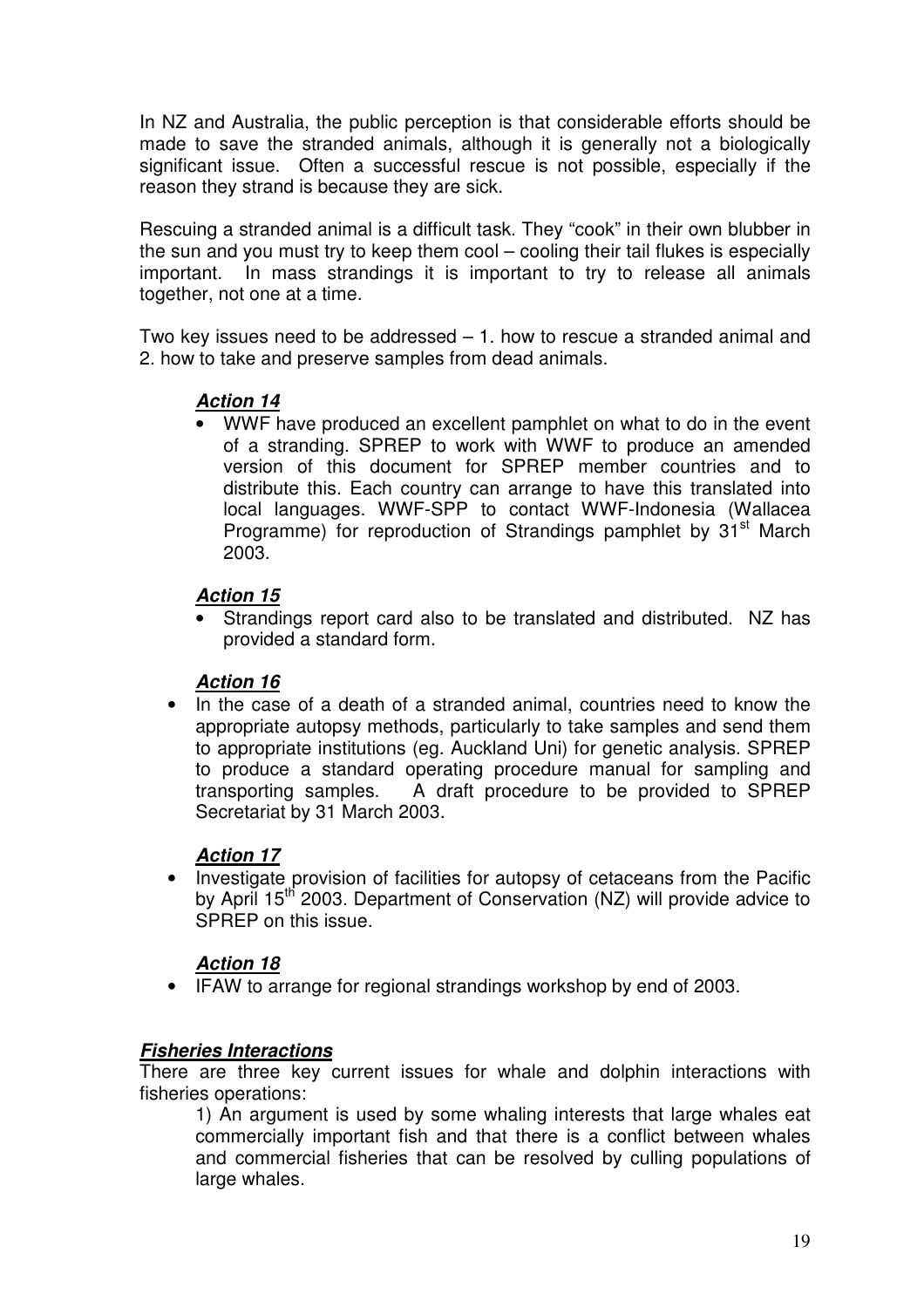2) Depredation of commercially caught fish on longlines by some toothed whales takes place in the region.

3) By-catch and entanglement of whales in commercial longlines.

In regard to the **'whales eat fish'** argument and **longline issues** participants noted:

- $\triangleright$  In the SPREP region, there is no scientific basis for this argument. Large toothed whales usually eat non-commercial prey such as deep-sea squid (of no commercial value).
- $\triangleright$  In the South Pacific part of this region, baleen whales have not been shown to eat large fish. For Bryde's whales (the only species of baleen whales that feeds in tropical waters), studies of stomach contents from Japanese "scientific whaling" in the Solomon Islands in the 1970s have shown that 97% of their diet is plankton.
- $\triangleright$  Baleen is a filtering mechanism and baleen whales have no teeth. They are not fast enough to chase and catch large fish, such as tuna.
- $\triangleright$  The small toothed whales that are probably involved in depredation of hooked fish on commercial longlines are: killer whales, false killer whales and pilot whales. Additionally, some dolphin species take bait from hooks. This is a significant problem in the region (particularly in Samoa, Fiji, Tonga and PNG).
- $\triangleright$  In November 2002 SPREP held a workshop on this issue. This workshop produced a detailed Action Plan. One key recommendation is a 'predator identification workshop' to improve the quality of the data gathered by fishermen (eg so they can tell the difference between a shark bite and a whale bite on a fish). Another important study will be to identify whether the depredation is carried out by only a few animals and whether they target specific fishing boats. SPREP has set up an internet based "listserver" for people in the region to communicate on this issue. This is open to all interested stakeholders.

#### **Action 19**

- Participants endorsed the Action Plan from the SPREP Longline / Cetacean Interactions workshop (November 2002). This also included:
	- $\triangleright$  SPREP Secretariat to encourage further research into this issue in this region, in particular species involved in depredation, extent of impact, and possible methods for mitigation. The situation in Samoa, Fiji, Tonga and PNG requires priority attention.
	- $\triangleright$  SPC Secretariat to produce an identification sheet for species of toothed whales that may be involved in depredation of hooked fish on pelagic longlines in this region and dolphins that may remove bait from hooks.
	- $\triangleright$  Development of an education campaign to teach fishers mitigation methods as they become available as fishermen may be taking this issue into their own hands, e.g shooting whales.
	- $\triangleright$  SPREP Secretariat to highlight these issues and recommendations to the next meeting of the Marine Sector Working Group of the CROP to ensure coordination with other organizations. An information package to be provided for this purpose by 30 April 2003.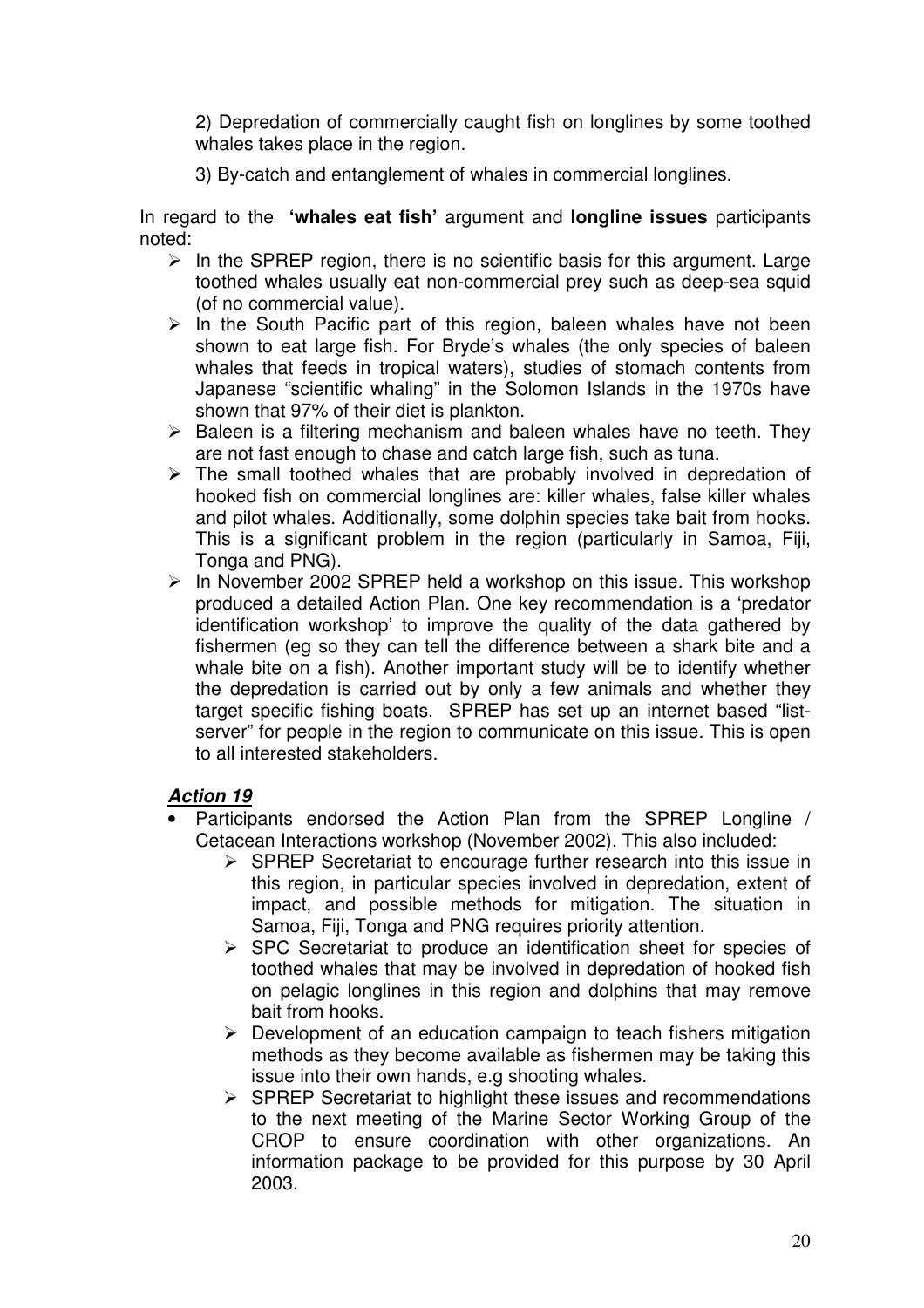In regard to the issues of **by-catch and entanglement in fisheries** gear (nets, lines etc.) participants noted that this does not appear currently to be a significant issue in this region. Rare examples have been noted, for example an Orca in longline fishing gear in NZ in November 2002, humpbacks in a gillnet in early 1990s and in crayfish rope (2001, Tonga; 2001/2, Kaikoura, NZ), pilot whale in longline gear in Tonga (2002) and New Caledonia (2002). Purse seining in the region is a possible concern but no real data on this is available.

## **Action 20**

• Encourage networking and information exchange on this issue, through the list server established by SPREP following the Longline / Cetaceans Interactions Workshop

## **Other Threats**

Participants noted a range of other threats to whales and dolphins. These included:

- $\triangleright$  Whaling and directed take of small cetaceans
- $\triangleright$  Pollution
- **▶ Vessel Collisions**
- $\triangleright$  Noise
- $\blacktriangleright$  Habitat degradation
- $\triangleright$  Harassment
- $\triangleright$  Climate change
- $\triangleright$  Prey depletion by commercial fisheries leading to food chain disruption

Participants discussed and agreed a range of actions outlined below:

#### **Whaling / directed take of small cetaceans**

The taking of large whales does not currently occur in the SPREP region, although there is continuing pressure to resume whaling in Tonga. Currently direct takes of dolphins for meat and teeth takes place in the Solomon Islands. In Fiji there is a history of taking dolphins and toothed whales for their teeth, but there have been no recent reports.

In Tonga the current Humpback population is approximately 10% of preexploitation days. The pressure to resume whaling has increased in recent years. In its 2002 annual report, the South Pacific Whale Research Consortium reiterated that the impact of any further takes of humpback whales from the Tongan population cannot be reliably assessed with the available data; however, given that the population clearly has not recovered to pre-exploitation levels of abundance, any renewed hunting pressure would be detrimental to the future of this stock. The research data currently available shows links between Tonga and other island groups in Polynesia and possibly Melanesia. Takes from the Tongan humpback population may thus significantly impact other humpback populations in the region.

Participants also noted the potential impacts of scientific whaling. Over 6000 Antarctic minke whales have been taken in the JARPA programme, 1986-2003, and some of these animals will have spent some of their lives in the waters of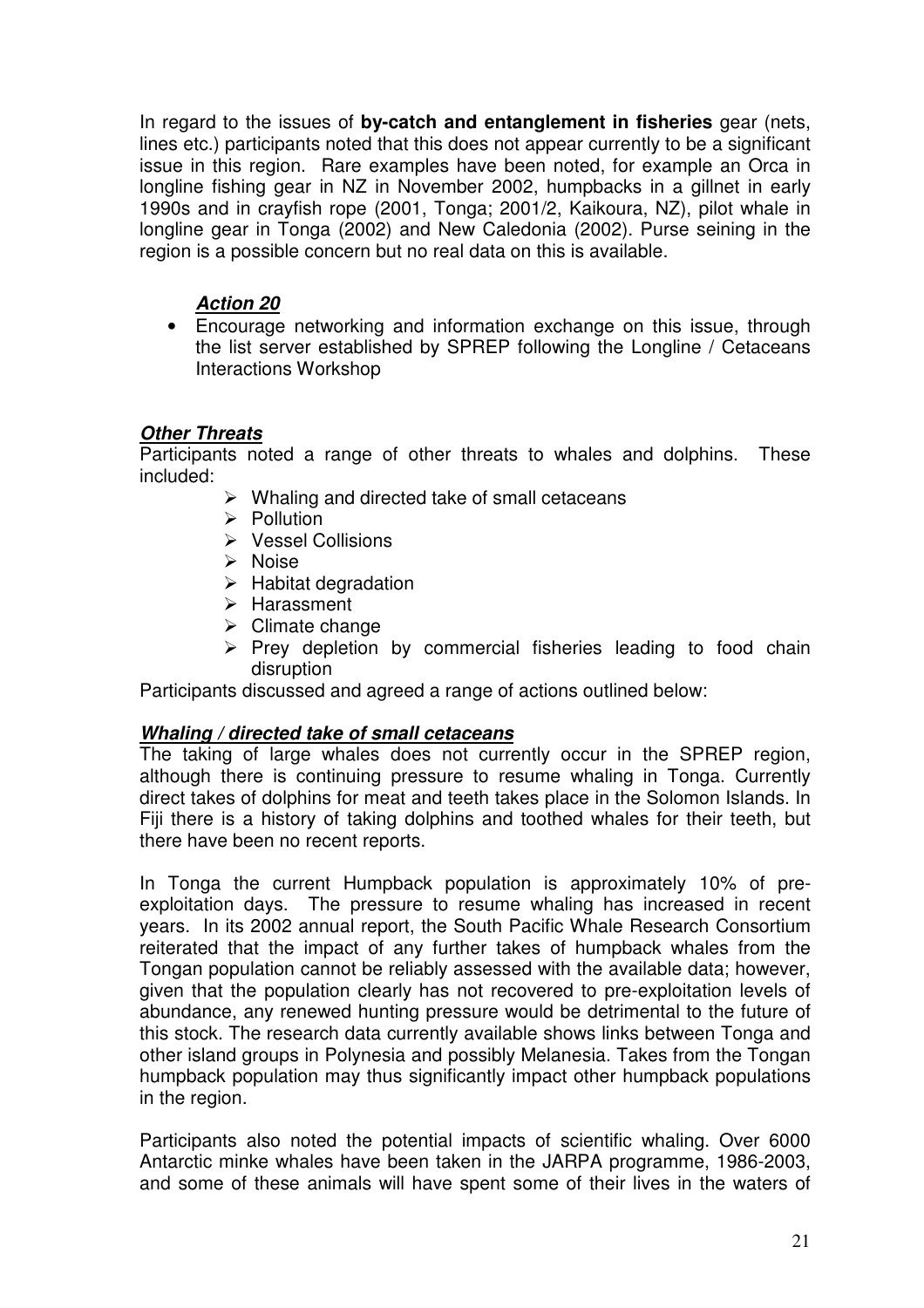Pacific Island nations. Japanese research whaling operations in the vicinity of the Solomon Islands between 1977 and 1979 took 240 Bryde's whales. The impact of these removals on the current population in the area is unknown.

## **Action 21**

• Information exchange – recommend the production of a pamphlet to summarise the available information on humpback whales in Tonga and a public awareness campaign to accompany its distribution, including to government agencies. This to include information on the economic benefits of whale watching in Tonga. SPWRC will produce a draft for such a pamphlet by 31st July 2003**.** 

#### **Directed take of small Cetaceans**

In a number of areas of the Solomon Islands, locals hunt dolphins and other small cetaceans. The animals are herded into confined bays where they are killed, with the primary objective of obtaining their teeth and meat. Dolphin teeth have long served as currency throughout Malaita and Makira. They are also woven into collars or headbands used in blood bounties. Necklaces of dolphin teeth remain essential to the payment of bride price amongst some Malaitans and Makirans.

Most of the cetaceans taken in the Solomon drive fishery are apparently longsnouted oceanic forms, including spinner, Pantropical spotted, striped, common and rough-toothed dolphins, along with false killer whales. Risso's dolphins were also taken occasionally, but their low numbers of teeth made them of relatively little value to the Malaitans and Makirans. Melon-headed whales are also reported to have been taken in the past but are rarely taken today.

Although the Malaitans were reported in 1996 to no longer hunt cetaceans, reports suggest that this practice has been recently reinstated. The civil unrest has caused significant damage to the economy and infrastructure, and dolphin teeth are again being commercially marketed domestically in a number of islands, including Malaita, Makira, the Lau sub-district on the extreme north and northeast of Malaita, as well as Walande and Kwai to the south of Malaita.

The populations of small cetaceans in the Solomon Islands are currently poorly understood, therefore the impact of any direct take cannot be assessed at this stage.

#### **Action 22**

• Government agencies in the Solomon Islands encouraged conducting research on how many animals are taken and which species. Support to be sought for this work.

#### **Pollution**

The types of pollution that may impact cetaceans in this region include chemical (heavy metals); sewage (nutrient enrichment, disease; heavy metals and pesticides); plastics (ingestion) and persistent organic pollutants.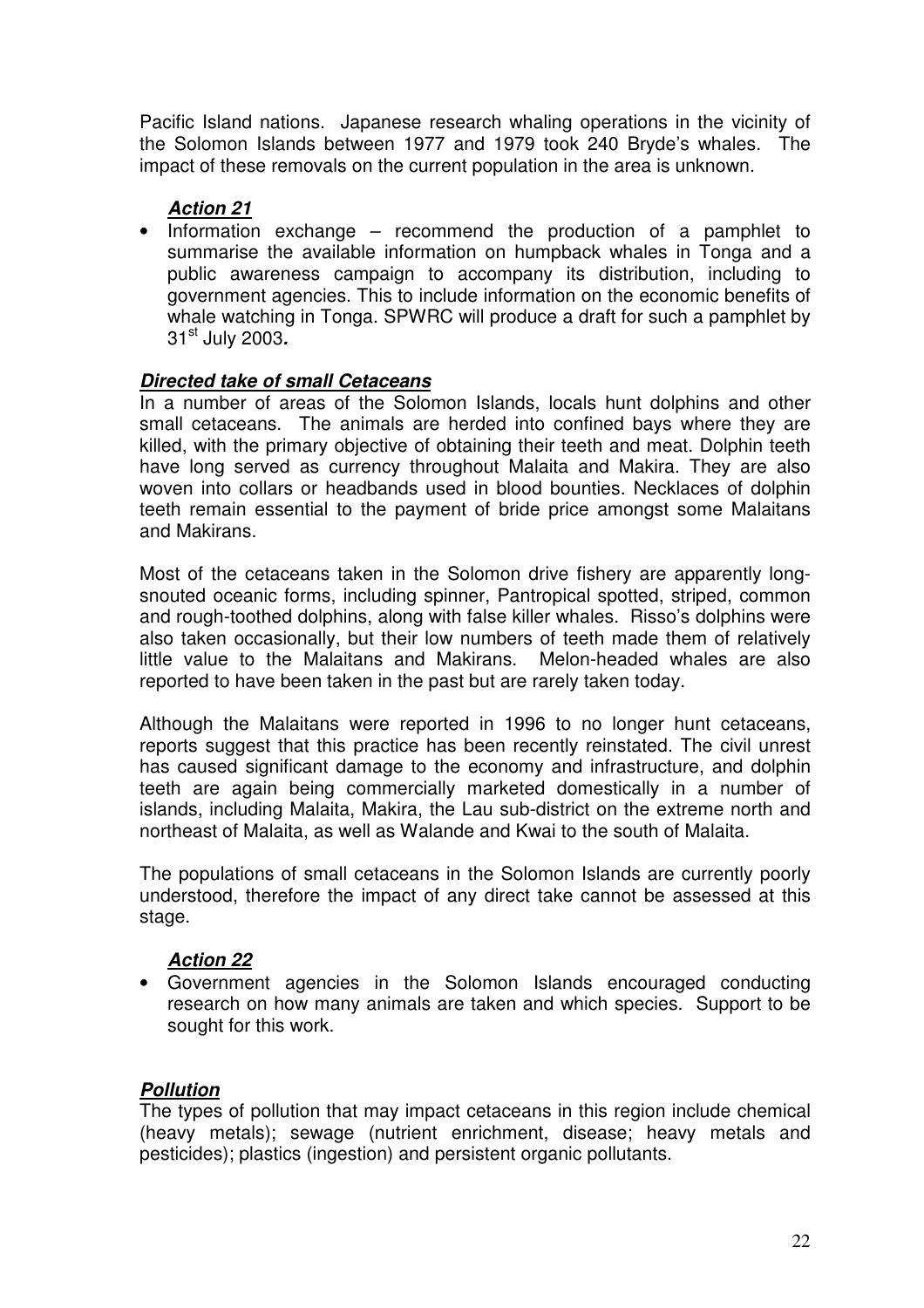Sewage discharge could be a problem as it may cause nutrient enrichment and possible habitat destruction; it may also introduce disease and heavy metals and pesticides. A few cases of impact have been recorded from this region, including disease issues in dolphins adjacent to sewage discharge in Western Australia for example. At this stage it is not considered to be a significant issue for the region but needs to be monitored.

Chemical pollution is not currently considered to be a significant issue in this region, other than Persistent Organic Pollutants. These include pesticides, PCBs and dioxins, mainly produced in the Northern Hemisphere, that are potentially a significant threat to cetaceans. These compounds effect hormonal system and can cause low fertility and birth defects. They are transmitted through atmospheric deposition into the ocean and by run-off from land, particularly agricultural chemicals (e.g. pesticides).

There is also a need to be aware of the pollution potential due to the natural erosion of war ordinance shipwrecks. Normally, this is seen as build-up of heavy metals in molluscs and long-lived animals, including turtles and cetaceans.

The issue of plastics is thought to be a priority pollution threat in this region; the occurrence of plastic bags in the ocean is increasing and it is known that the ingestion of only a few plastic bags could have a lethal impact on juvenile cetaceans.

#### **Action 23**

• Public education/awareness. Develop public awareness and education campaign to dispose of plastics properly;

## **Action 24**

• Encourage local governments to provide adequate garbage disposal facilities.

#### **Vessel Collisions**

Although there are reports of ferry and yacht collisions with whales, vessel collisions with large whales do not appear to be currently a significant issue. However, with increased whale watching and boating activity in the region and the general increase in speed of large container vessels, this could become a more significant problem in the future. (See also sections on noise and harassment).

#### **Action 25**

• NZ and Australia to provide information, including regulations on this issue to SPREP Secretariat for wider distribution by 15 March 2003.

#### **Noise**

The ocean is essentially an incredibly noisy environment. Noise issues in the region as related to cetaceans were summarised as:

 $\triangleright$  Seismic testing to search for oil is not a significant issue in this region.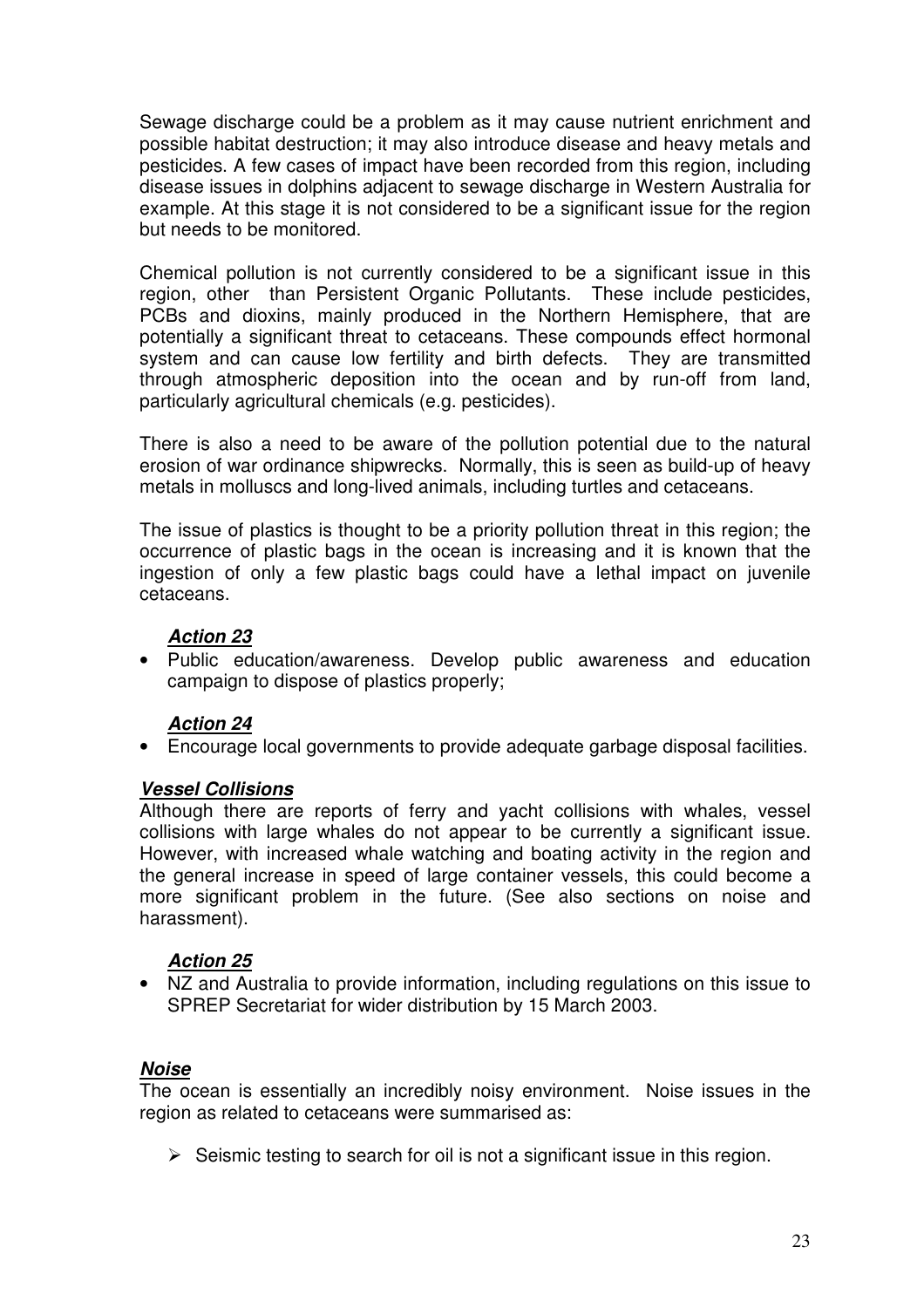- $\triangleright$  The US (and possibly French) Navy use high-energy, low frequency sonar, which has been shown to have a significant impact on some whales, especially beaked whales, causing acute trauma to the ear, strandings and death.
- $\triangleright$  Provisions of NZ Marine Mammals Protection Regulations and Australian regulations recognize the effect of boat noise on cetaceans and recommend a lower speed when a dolphin is bow riding for example. This may be considered in any legislation that is developed for recreation boating.

#### **Harassment of Cetaceans**

The SPWRC 2003 report notes that the potential impact on cetaceans of unregulated whale-watching, swim-with-whales programmes and private recreational boaters is an issue of concern in several areas (e.g. Tonga and New Caledonia). To date, however, there have been no published studies of the impact (short- or long-term) of harassment, and whether it affects the only ultimate variable of concern, reproductive success.

#### **Action 26**

• SPREP to encourage development and implementation by member countries of regulations to ensure appropriate behaviour of vessels involved in watching cetaceans.

#### **Habitat Degradation**

Not considered to be a significant issue for cetaceans in most parts of the region at present. However potential impacts of large-scale mining and forestry operations in some areas of PNG, New Caledonia (critical habitat for humpback whales), Solomon Islands, and Fiji need to be examined.

Potential impacts of deep-sea mining are unknown, but there is a general increase in this activity in the region, and studies are required to assess these possible impacts.

#### **Climate Change**

Possible issue of concern, but at this stage there is no evidence of any direct impacts. However, there may be significant adverse impacts in the future on the availability of the major prey species for baleen whales (Antarctic krill, Oceanic plankton).

#### **Population Status and Trends and Research Priorities**

Status and trends of other species of large baleen whales in the region is unknown**.** Recovery of most large whale species from impacts of former whaling operations is, for the most part, unknown. Humpbacks are recovering in some areas (e.g. East and West Australia) but recovery rates (if any) in French Polynesia, New Caledonia, Tonga, Cooks are currently unknown. Humpbacks remain rare in other areas of former abundance (eg, Samoa, Vanuatu, American Samoa and Fiji).